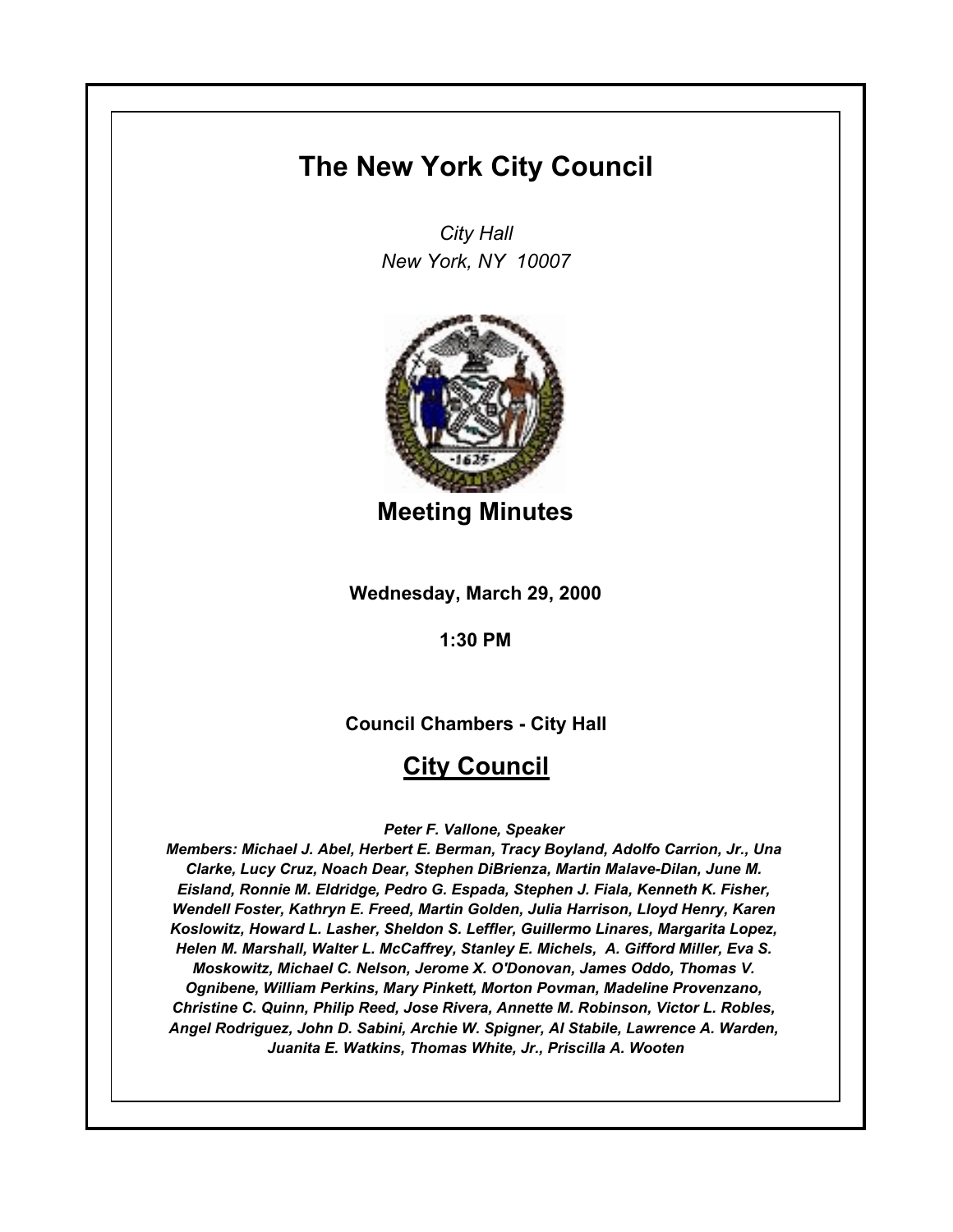#### 1. Roll Call

**Present,**

Speaker Vallone, Berman, Boyland, Carrion, Clarke, Dear, DiBrienza, Eisland, Eldridge, Espada, Fisher, Foster, Freed, Golden, Harrison, Henry, Koslowitz, Lasher, Leffler, Linares, Lopez, Marshall, Malave-Dilan, McCaffrey, Miller, Moskowitz, Nelson, Oddo, O'Donovan, Perkins, Pinkett, Povman, Provenzano, Quinn, Reed, Robinson, Robles, Rodriguez, Sabini, Spigner, Stabile, Warden, Watkins, White, Wooten and Ognibene

#### **Excused,**

Abel, Cruz and Michels

*The presence of a quorum was announced by the The President Pro Tem (Council Member Spigner)*

### 2. Invocation

*The Invocation was delivered by: Archbishop Demetrios, Primate, Greek Orthodox Archdiocese of America*

*The Speaker (Council Member Vallone) moved that the invocation be spread in full upon the Minutes and adopted.*

### 3. Adoption of Minutes

*Council Member Fisher moved that the Minutes of the Stated Meeting of Tuesday, February 29 , 2000 be adopted and printed.*

- 4. Messages and Papers from the Mayor
	- **M 0817-2000 Communication from the Mayor Mayors veto and disapproval message of Introductory Number 351-A, in relation to allowing city employees to use pre-tax earnings to purchase qualified transportation benefits in accordance with Federal law.**
- 5. Communications from City, County, and Borough Offices
- 6. Petitions and Communications
- 7. Land Use Call-Ups
	- **M 0818-2000 By Council Member Abel: Pursuant to Rule 11.20b of the Council and Section 197-d(b)(3) of the New York City Charter, the Council resolves that the action of the City Planning Commission on Uniform Land Use Review Procedure Application Number C000157PPQ shall be subject to review by the Council.**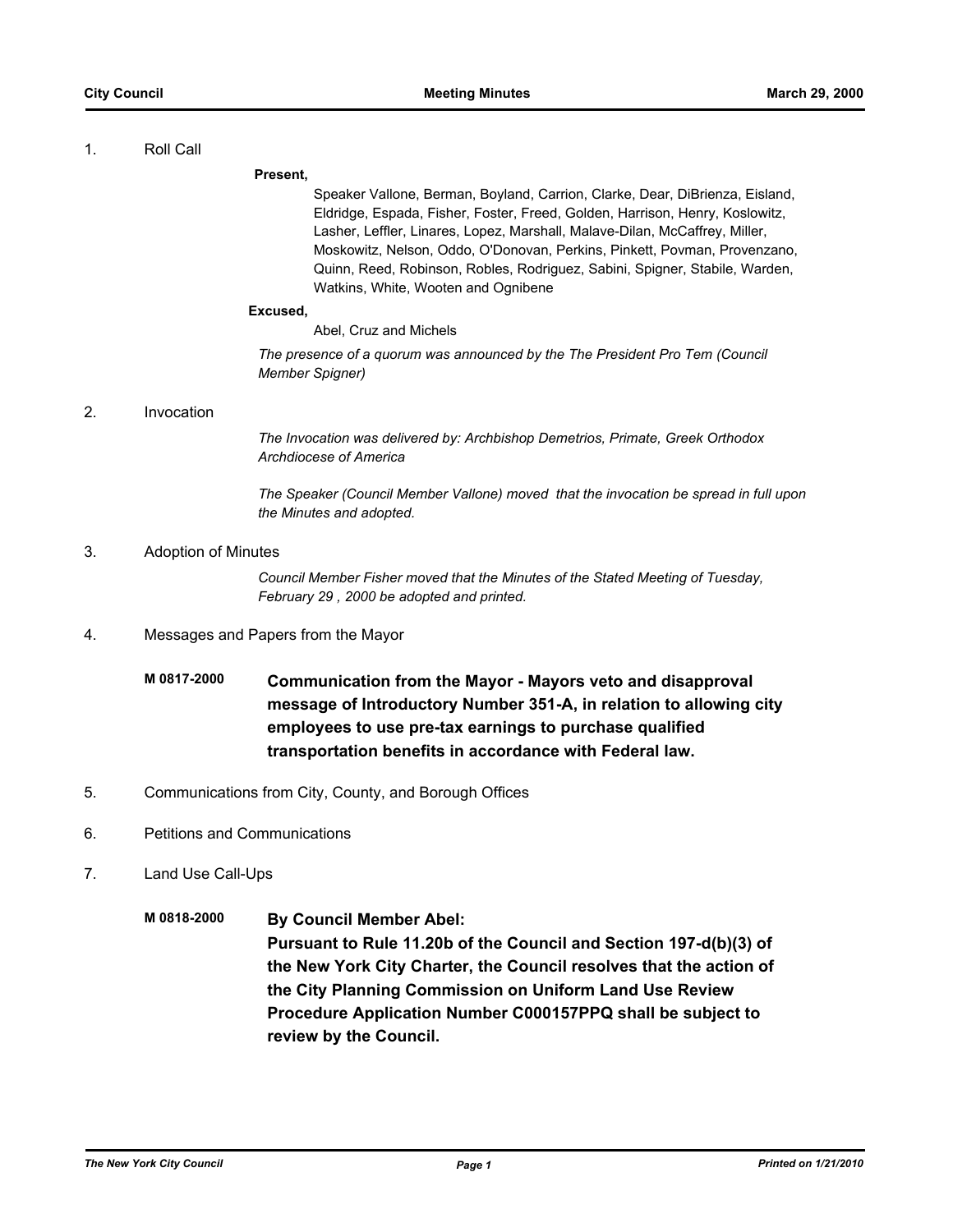|     | M 0819-2000                           | Council.                                                                                                                                                                                                                                                                                                                                                                                                                                                                                                                                                                                                                                        | <b>By Council Member Perkins:</b><br>Pursuant to Rule 11.20b of the Council and Section 197-d(b)(3) of<br>the New York City Charter, the Council resolves that the action of<br>the City Planning Commission on Uniform Land Use Procedure<br>Application Number 990008PPM shall be subject to review by the                                                                                                                                                                     |  |
|-----|---------------------------------------|-------------------------------------------------------------------------------------------------------------------------------------------------------------------------------------------------------------------------------------------------------------------------------------------------------------------------------------------------------------------------------------------------------------------------------------------------------------------------------------------------------------------------------------------------------------------------------------------------------------------------------------------------|----------------------------------------------------------------------------------------------------------------------------------------------------------------------------------------------------------------------------------------------------------------------------------------------------------------------------------------------------------------------------------------------------------------------------------------------------------------------------------|--|
|     | M0820-2000                            | <b>By Council Member Reed:</b><br>Pursuant to Rule 11.20b of the Council and Section 197-d(b)(3) of<br>the New York City Charter, the Council resolves that the action of<br>the City Planning Commission on Uniform Land Use Procedure<br>Application Number 990094PPM shall be subject to review by the<br>Council.<br><b>By Council Member Reed:</b><br>Pursuant to Rule 11.20b of the Council and Section 197-d(b)(3) of<br>the New York City Charter, the Council resolves that the action of<br>the City Planning Commission on Uniform Land Use Procedure<br>Application Number C000101ZSM shall be subject to review by the<br>Council. |                                                                                                                                                                                                                                                                                                                                                                                                                                                                                  |  |
|     | M 0821-2000                           |                                                                                                                                                                                                                                                                                                                                                                                                                                                                                                                                                                                                                                                 |                                                                                                                                                                                                                                                                                                                                                                                                                                                                                  |  |
|     |                                       | following vote:                                                                                                                                                                                                                                                                                                                                                                                                                                                                                                                                                                                                                                 | The President Pro Tem (Council Member Spigner) put the question whether the Council<br>would agree with and adopt such reports which were decided in the affirmative by the                                                                                                                                                                                                                                                                                                      |  |
|     |                                       | Affirmative, 48 -                                                                                                                                                                                                                                                                                                                                                                                                                                                                                                                                                                                                                               | Speaker Vallone, Berman, Boyland, Carrion, Clarke, Dear, DiBrienza,<br>Eisland, Eldridge, Espada, Speaker Fiala, Fisher, Foster, Freed, Golden,<br>Harrison, Henry, Koslowitz, Lasher, Leffler, Linares, Lopez, Marshall,<br>Malave-Dilan, McCaffrey, Miller, Moskowitz, Nelson, Oddo, O'Donovan,<br>Perkins, Pinkett, Povman, Provenzano, Quinn, Reed, Speaker Rivera,<br>Robinson, Robles, Rodriguez, Sabini, Spigner, Stabile, Warden, Watkins,<br>White, Wooten and Ognibene |  |
|     |                                       | Excused, $3 -$                                                                                                                                                                                                                                                                                                                                                                                                                                                                                                                                                                                                                                  | Abel, Cruz and Michels                                                                                                                                                                                                                                                                                                                                                                                                                                                           |  |
| 8.  |                                       | Communications from the Speaker                                                                                                                                                                                                                                                                                                                                                                                                                                                                                                                                                                                                                 |                                                                                                                                                                                                                                                                                                                                                                                                                                                                                  |  |
| 9.  |                                       | <b>Discussion of General Orders</b>                                                                                                                                                                                                                                                                                                                                                                                                                                                                                                                                                                                                             |                                                                                                                                                                                                                                                                                                                                                                                                                                                                                  |  |
| 10. |                                       | <b>Report of Special Committees</b>                                                                                                                                                                                                                                                                                                                                                                                                                                                                                                                                                                                                             |                                                                                                                                                                                                                                                                                                                                                                                                                                                                                  |  |
| 11. |                                       |                                                                                                                                                                                                                                                                                                                                                                                                                                                                                                                                                                                                                                                 |                                                                                                                                                                                                                                                                                                                                                                                                                                                                                  |  |
|     | <b>Reports of Standing Committees</b> |                                                                                                                                                                                                                                                                                                                                                                                                                                                                                                                                                                                                                                                 |                                                                                                                                                                                                                                                                                                                                                                                                                                                                                  |  |

Report of the Committee on Economic Development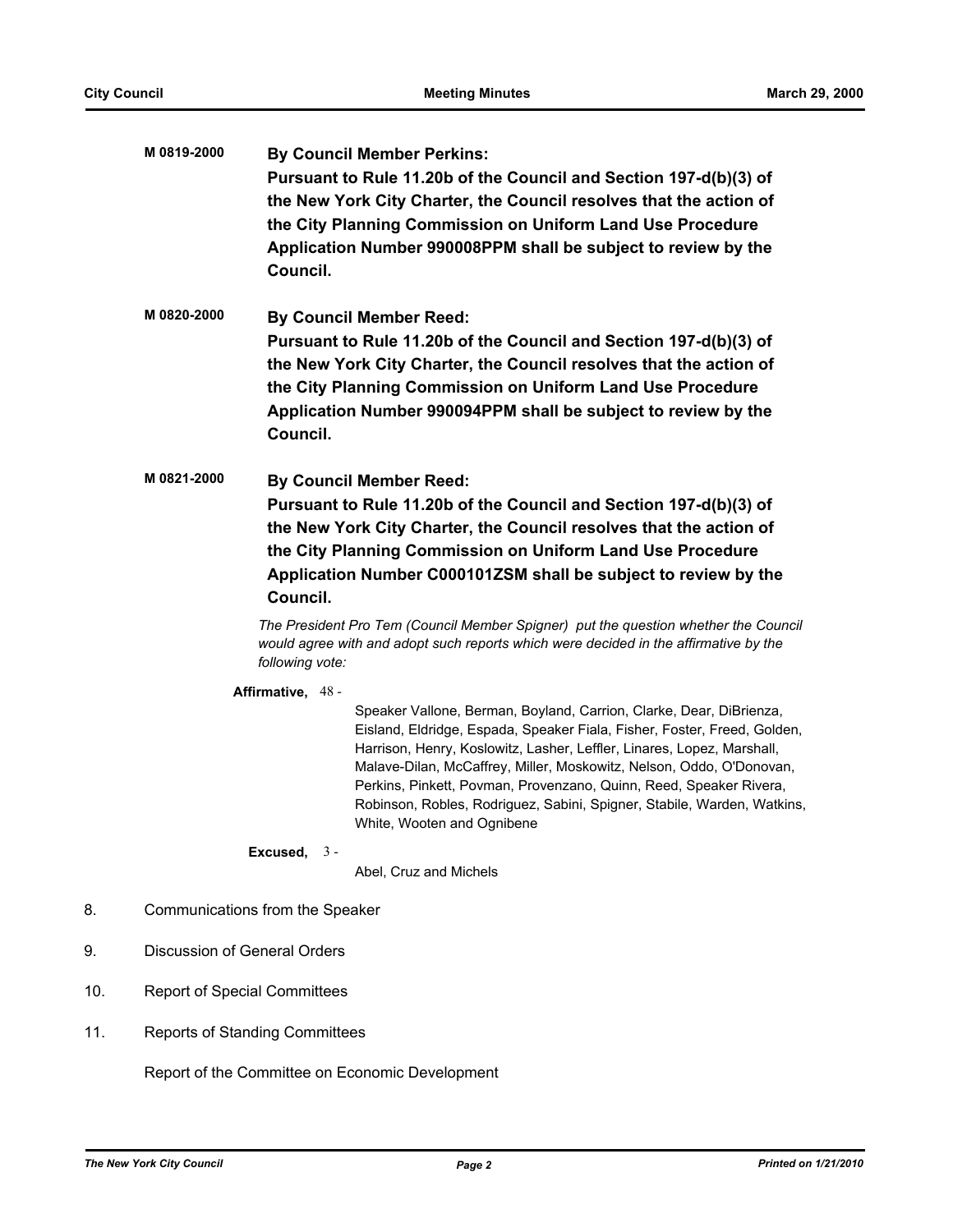| Int 0459-1998 | A Local Law to amend the administrative code of the city of New<br>York, in relation to the regulation of public wholesale markets. |  |                                                                                                                                                                                                                                                                                                                                                                                                                      |  |
|---------------|-------------------------------------------------------------------------------------------------------------------------------------|--|----------------------------------------------------------------------------------------------------------------------------------------------------------------------------------------------------------------------------------------------------------------------------------------------------------------------------------------------------------------------------------------------------------------------|--|
|               | <b>Attachments:</b>                                                                                                                 |  | Committee Report - Int. No. 459-A.doc, Fiscal Impact Statement                                                                                                                                                                                                                                                                                                                                                       |  |
|               | Affirmative, 42 -                                                                                                                   |  | Speaker Vallone, Berman, Boyland, Carrion, Clarke, Dear, DiBrienza,<br>Eisland, Eldridge, Espada, Fisher, Foster, Freed, Harrison, Henry,<br>Koslowitz, Lasher, Linares, Lopez, Marshall, Malave-Dilan, McCaffrey,<br>Miller, Moskowitz, Nelson, O'Donovan, Perkins, Pinkett, Povman,<br>Provenzano, Quinn, Reed, Speaker Rivera, Robinson, Robles, Rodriguez,<br>Sabini, Spigner, Warden, Watkins, White and Wooten |  |
|               | <b>Negative, <math>6 -</math></b>                                                                                                   |  | Speaker Fiala, Golden, Leffler, Oddo, Stabile and Ognibene                                                                                                                                                                                                                                                                                                                                                           |  |
|               | Excused, $3 -$                                                                                                                      |  | Abel, Cruz and Michels                                                                                                                                                                                                                                                                                                                                                                                               |  |
|               |                                                                                                                                     |  | <b>Enactment No: 2000/015</b>                                                                                                                                                                                                                                                                                                                                                                                        |  |
| M 0794-2000   |                                                                                                                                     |  | <b>Communication from the Mayor - Mayors Veto and disapproval</b><br>message of Introductory Number 459-A, in relation of public                                                                                                                                                                                                                                                                                     |  |

# **wholesale markets.**

### **Affirmative,** 48 -

Speaker Vallone, Berman, Boyland, Carrion, Clarke, Dear, DiBrienza, Eisland, Eldridge, Espada, Speaker Fiala, Fisher, Foster, Freed, Golden, Harrison, Henry, Koslowitz, Lasher, Leffler, Linares, Lopez, Marshall, Malave-Dilan, McCaffrey, Miller, Moskowitz, Nelson, Oddo, O'Donovan, Perkins, Pinkett, Povman, Provenzano, Quinn, Reed, Speaker Rivera, Robinson, Robles, Rodriguez, Sabini, Spigner, Stabile, Warden, Watkins, White, Wooten and Ognibene

**Excused,** 3 -

Abel, Cruz and Michels

Report of the Committee on General Welfare

**Int 0354-1998 A Local Law to amend the administrative code of the city of New York, in relation to the establishment of the transitional jobs program, a program designed to create temporary employment in the public sector and in community-based organizations, and to provide the participants of such program with education and training, career counseling, and related services, to enhance their ability to secure permanent employment after their participation in such program.**

> *Attachments:* Committee Report - Int. No. 354-A, Fiscal Impact Statement, Committee Report - VETO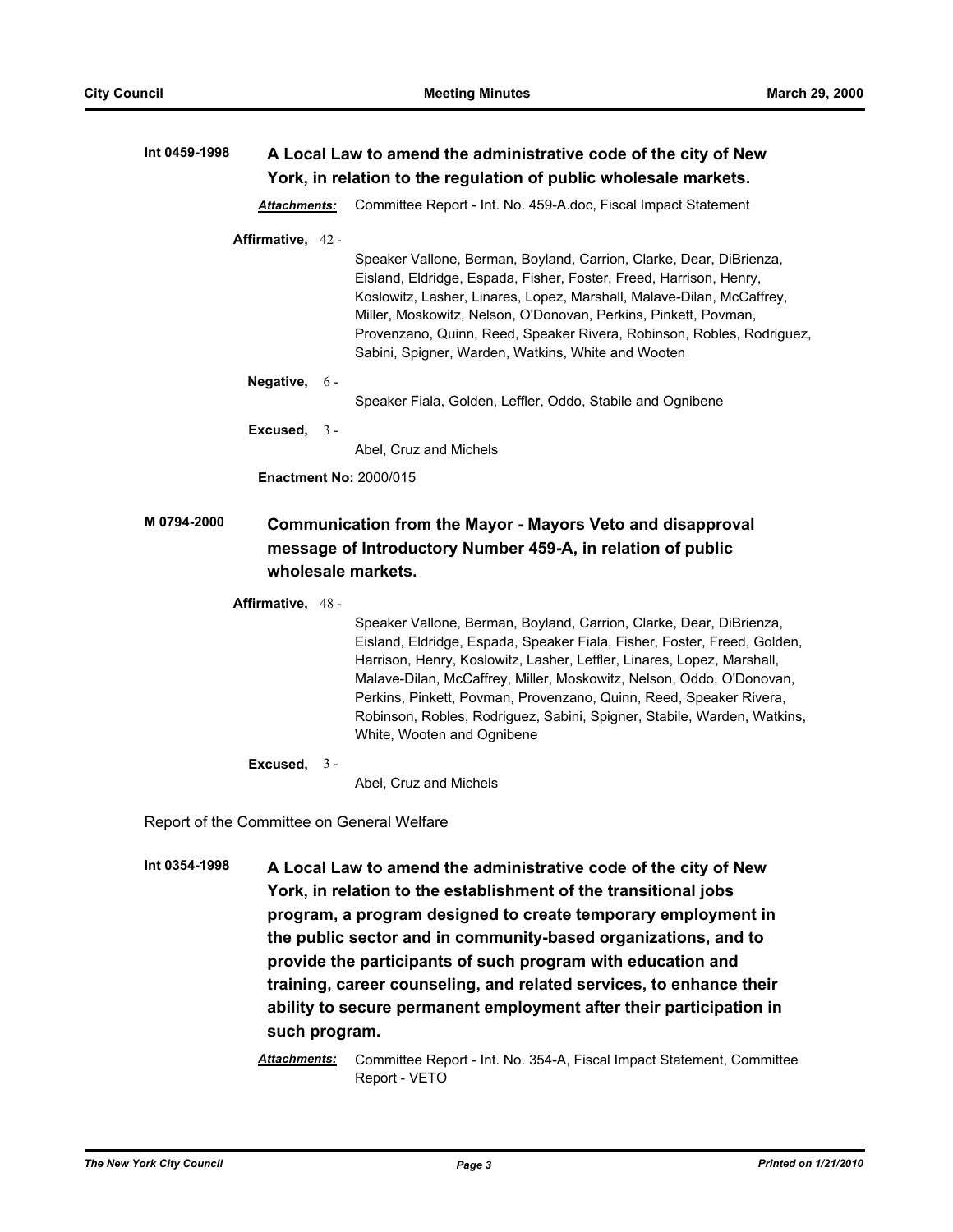| Affirmative, 41 -                                                                                                         |  |                                                                                                                                                    |
|---------------------------------------------------------------------------------------------------------------------------|--|----------------------------------------------------------------------------------------------------------------------------------------------------|
|                                                                                                                           |  | Speaker Vallone, Berman, Boyland, Carrion, Clarke, Dear, DiBrienza,                                                                                |
|                                                                                                                           |  | Eisland, Eldridge, Espada, Fisher, Foster, Freed, Harrison, Henry,<br>Koslowitz, Lasher, Linares, Lopez, Marshall, Malave-Dilan, McCaffrey,        |
|                                                                                                                           |  | Miller, Moskowitz, Nelson, O'Donovan, Perkins, Pinkett, Povman, Quinn,                                                                             |
|                                                                                                                           |  | Reed, Speaker Rivera, Robinson, Robles, Rodriguez, Sabini, Spigner,                                                                                |
|                                                                                                                           |  | Warden, Watkins, White and Wooten                                                                                                                  |
| Negative, 7-                                                                                                              |  |                                                                                                                                                    |
|                                                                                                                           |  | Speaker Fiala, Golden, Leffler, Oddo, Provenzano, Stabile and Ognibene                                                                             |
| Excused, $3 -$                                                                                                            |  |                                                                                                                                                    |
|                                                                                                                           |  | Abel, Cruz and Michels                                                                                                                             |
|                                                                                                                           |  | <b>Enactment No: 2000/014</b>                                                                                                                      |
| M 0793-2000                                                                                                               |  | Communication from the Mayor - Mayors veto and disapproval                                                                                         |
|                                                                                                                           |  | message of Introductory Number 354-A, in relation to the                                                                                           |
|                                                                                                                           |  | establishment of the transitional jobs program, a program                                                                                          |
|                                                                                                                           |  | designated to create temporary employment in the public sector                                                                                     |
|                                                                                                                           |  | and in community-based organizations, and to provide the                                                                                           |
|                                                                                                                           |  | participants of such program with education and training, career                                                                                   |
|                                                                                                                           |  | counseling, and related services, to enhance their ability to secure                                                                               |
|                                                                                                                           |  |                                                                                                                                                    |
|                                                                                                                           |  | permanent employment after their participation in such program.                                                                                    |
| Affirmative, 48 -                                                                                                         |  |                                                                                                                                                    |
|                                                                                                                           |  | Speaker Vallone, Berman, Boyland, Carrion, Clarke, Dear, DiBrienza,                                                                                |
|                                                                                                                           |  | Eisland, Eldridge, Espada, Speaker Fiala, Fisher, Foster, Freed, Golden,<br>Harrison, Henry, Koslowitz, Lasher, Leffler, Linares, Lopez, Marshall, |
|                                                                                                                           |  | Malave-Dilan, McCaffrey, Miller, Moskowitz, Nelson, Oddo, O'Donovan,                                                                               |
|                                                                                                                           |  | Perkins, Pinkett, Povman, Provenzano, Quinn, Reed, Speaker Rivera,                                                                                 |
|                                                                                                                           |  | Robinson, Robles, Rodriguez, Sabini, Spigner, Stabile, Warden, Watkins,                                                                            |
|                                                                                                                           |  | White, Wooten and Ognibene                                                                                                                         |
| Excused, $3 -$                                                                                                            |  |                                                                                                                                                    |
|                                                                                                                           |  | Abel, Cruz and Michels                                                                                                                             |
| Report of the Committee on Governmental Operations                                                                        |  |                                                                                                                                                    |
| Int 0316-1998                                                                                                             |  | A Local Law to amend the administrative code of the city of New                                                                                    |
|                                                                                                                           |  |                                                                                                                                                    |
| York in relation to the establishment of a grievance procedure for<br>participants in the city's work experience program. |  |                                                                                                                                                    |
|                                                                                                                           |  |                                                                                                                                                    |
| Attachments:                                                                                                              |  | Committee Report - Int. No. 316, Committee Report - Int. No. 316-A.doc,<br>Fiscal Impact Statement, Opening Statement, Invite List 9/14/99         |
| Affirmative, 43 -                                                                                                         |  |                                                                                                                                                    |
|                                                                                                                           |  | Speaker Vallone, Berman, Boyland, Carrion, Clarke, Dear, DiBrienza,                                                                                |
|                                                                                                                           |  | Eisland, Eldridge, Espada, Fisher, Foster, Freed, Harrison, Henry,                                                                                 |
|                                                                                                                           |  | Koslowitz, Lasher, Leffler, Linares, Lopez, Marshall, Malave-Dilan,                                                                                |
|                                                                                                                           |  | McCaffrey, Miller, Moskowitz, Nelson, O'Donovan, Perkins, Pinkett,                                                                                 |

Povman, Provenzano, Quinn, Reed, Speaker Rivera, Robinson, Robles, Rodriguez, Sabini, Spigner, Warden, Watkins, White and Wooten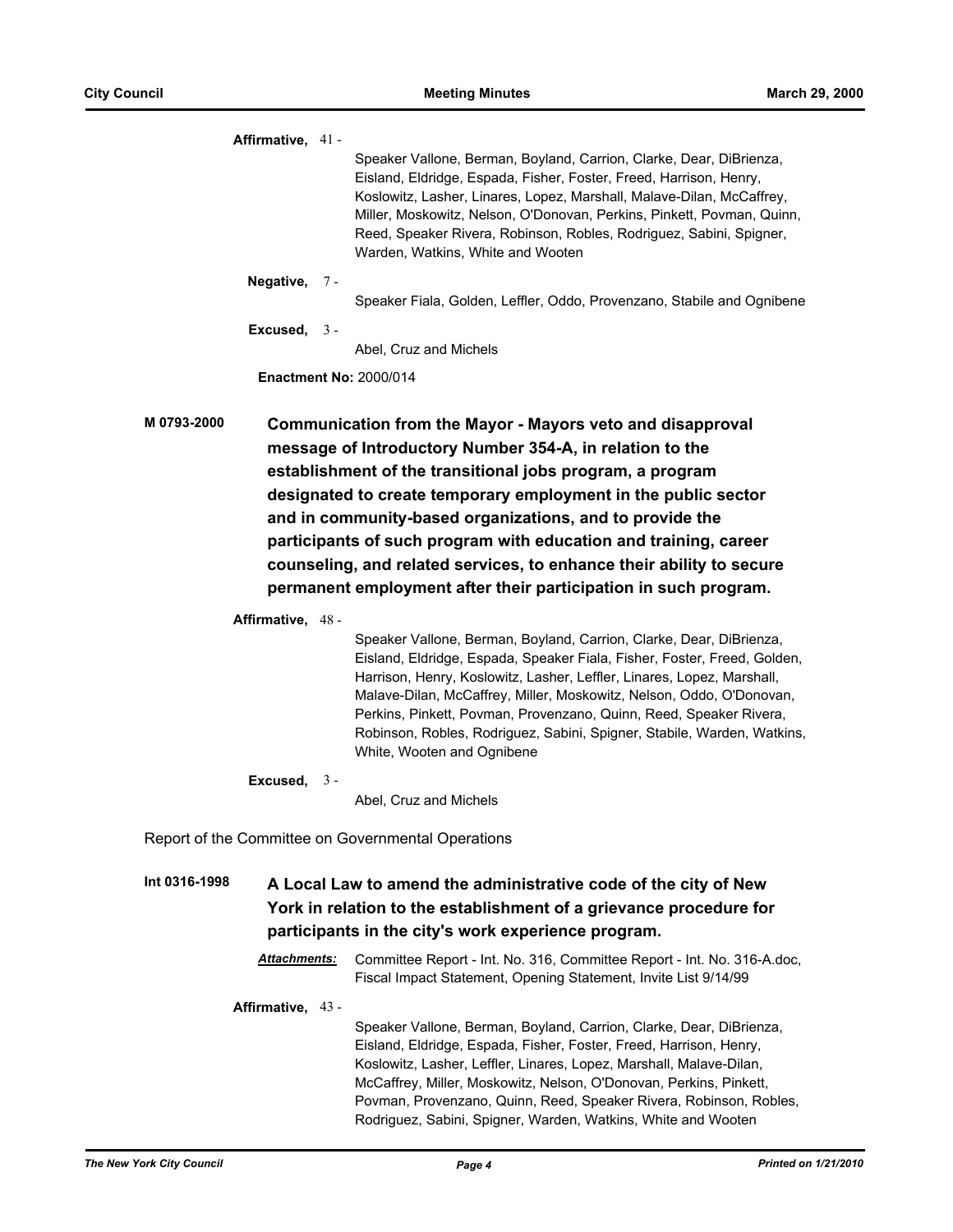|                                                                                                                                                                                                                                            |  | Speaker Fiala, Golden, Oddo, Stabile and Ognibene                                                                                                                                                                                                                                                                                                                                                                                                                                |
|--------------------------------------------------------------------------------------------------------------------------------------------------------------------------------------------------------------------------------------------|--|----------------------------------------------------------------------------------------------------------------------------------------------------------------------------------------------------------------------------------------------------------------------------------------------------------------------------------------------------------------------------------------------------------------------------------------------------------------------------------|
|                                                                                                                                                                                                                                            |  |                                                                                                                                                                                                                                                                                                                                                                                                                                                                                  |
|                                                                                                                                                                                                                                            |  | Abel, Cruz and Michels                                                                                                                                                                                                                                                                                                                                                                                                                                                           |
|                                                                                                                                                                                                                                            |  |                                                                                                                                                                                                                                                                                                                                                                                                                                                                                  |
| M 0792-2000<br>Communication from the Mayor - Mayors veto and disapproval<br>message of Introductory Number 316-A, in relation to the<br>establishment of a grievance procedure for participants in the<br>City's Work Experience Program. |  |                                                                                                                                                                                                                                                                                                                                                                                                                                                                                  |
|                                                                                                                                                                                                                                            |  | Speaker Vallone, Berman, Boyland, Carrion, Clarke, Dear, DiBrienza,<br>Eisland, Eldridge, Espada, Speaker Fiala, Fisher, Foster, Freed, Golden,<br>Harrison, Henry, Koslowitz, Lasher, Leffler, Linares, Lopez, Marshall,<br>Malave-Dilan, McCaffrey, Miller, Moskowitz, Nelson, Oddo, O'Donovan,<br>Perkins, Pinkett, Povman, Provenzano, Quinn, Reed, Speaker Rivera,<br>Robinson, Robles, Rodriguez, Sabini, Spigner, Stabile, Warden, Watkins,<br>White, Wooten and Ognibene |
|                                                                                                                                                                                                                                            |  | Abel, Cruz and Michels                                                                                                                                                                                                                                                                                                                                                                                                                                                           |
|                                                                                                                                                                                                                                            |  | Negative, 5 -<br>Excused, $3 -$<br><b>Enactment No: 2000/013</b><br>Affirmative, 48 -<br>Excused, $3 -$                                                                                                                                                                                                                                                                                                                                                                          |

Report of the Committee on Land Use

**LU 0637-2000 Uniform land review procedure application no. C 000063 HAM, an Urban Development Action Area Designation, Project and the disposition of such property located at 619 East 11th Street, Borough of Manhattan, Council District no. 2. This matter is subject to Council Review and action pursuant to §197-c and §197-d of the New York City Charter and Article 16 of the General Municipal Law.**

**Affirmative,** 47 -

Speaker Vallone, Berman, Boyland, Carrion, Clarke, Dear, DiBrienza, Eisland, Eldridge, Espada, Speaker Fiala, Fisher, Foster, Freed, Golden, Harrison, Henry, Koslowitz, Lasher, Leffler, Linares, Marshall, Malave-Dilan, McCaffrey, Miller, Moskowitz, Nelson, Oddo, O'Donovan, Perkins, Pinkett, Povman, Provenzano, Quinn, Reed, Speaker Rivera, Robinson, Robles, Rodriguez, Sabini, Spigner, Stabile, Warden, Watkins, White, Wooten and Ognibene

#### **Negative,** 1 -

Lopez

**Excused,** 3 -

Abel, Cruz and Michels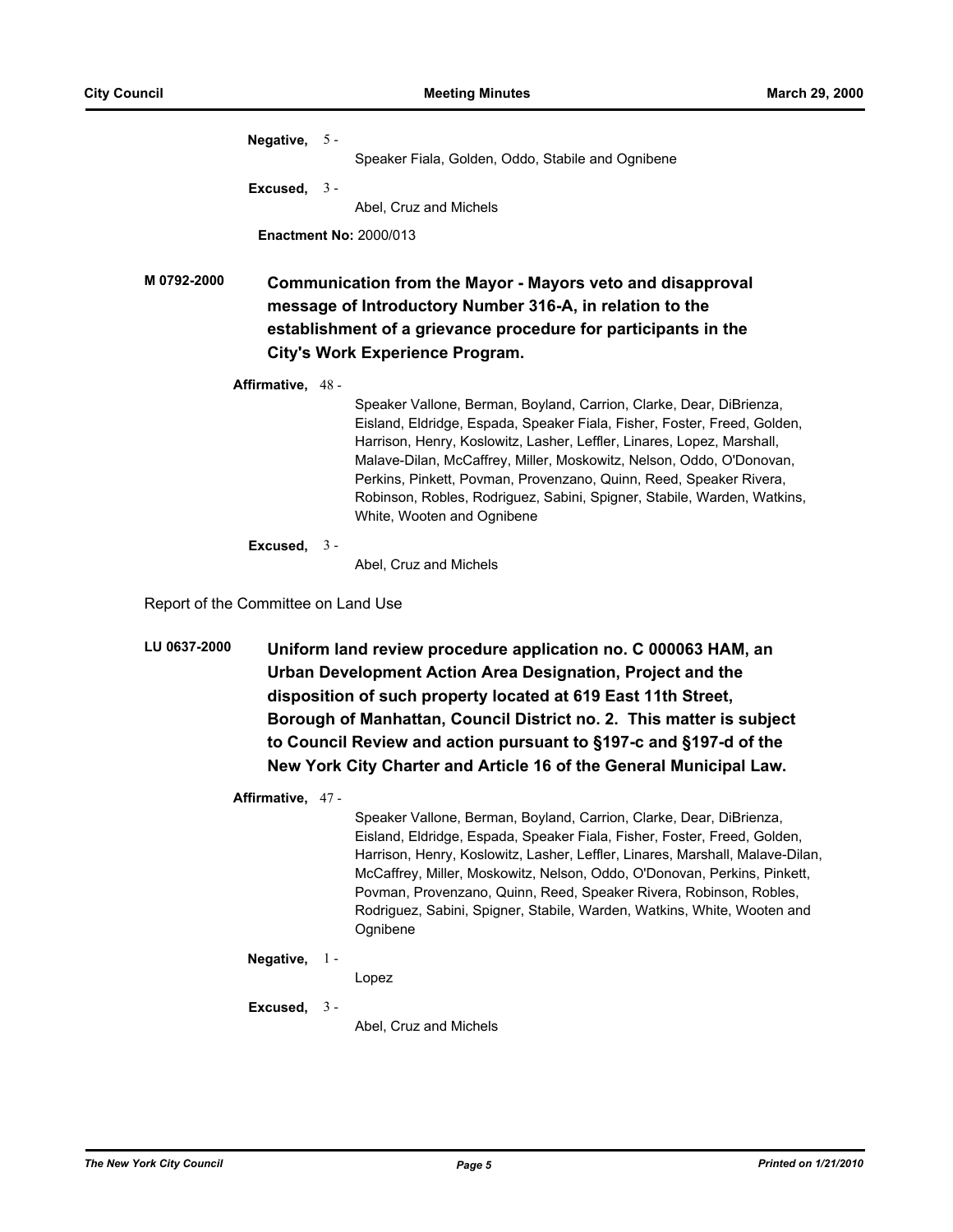**Res 1280-2000 Resolution approving the decision of the City Planning Commission on an application submitted by the Department of Housing Preservation and Development, ULURP No. C 000063 HAM, approving the designation of 619 East 11th Street (Block 394, Lot 59), as an Urban Development Action Area, approving the project for the area as an Urban Development Action Area Project, and approving the disposition of such property to a developer to be selected by the Department of Housing Preservation and Development (L.U. No. 637; C 000063 HAM).**

*Attachments:* Committee Report

**Affirmative,** 47 -

Speaker Vallone, Berman, Boyland, Carrion, Clarke, Dear, DiBrienza, Eisland, Eldridge, Espada, Speaker Fiala, Fisher, Foster, Freed, Golden, Harrison, Henry, Koslowitz, Lasher, Leffler, Linares, Marshall, Malave-Dilan, McCaffrey, Miller, Moskowitz, Nelson, Oddo, O'Donovan, Perkins, Pinkett, Povman, Provenzano, Quinn, Reed, Speaker Rivera, Robinson, Robles, Rodriguez, Sabini, Spigner, Stabile, Warden, Watkins, White, Wooten and **Ognibene** 

**Negative,** 1 -

Lopez

**Excused,** 3 -

Abel, Cruz and Michels

- **LU 0639-2000 Application no. 20005174 HAK, an Urban Development Action Area Project, located in Community Board 8, Council Districts no. 36 and 41, Borough of Brooklyn. This matter is subject to Council review and action pursuant to Article 16 of the New York General Municipal Law, at the request of the New York City Department of Housing Preservation and Development and pursuant to §696 of the General Municipal Law for a real property tax exemption.**
- **LU 0646-2000 Application no. 20005181 HAX, an Urban Development Action Area Project, located in Community Board 3, Council District no. 16, Borough of the Bronx. This matter is subject to Council review and action pursuant to Article 16 of the New York General Municipal Law, at the request of the New York City Department of Housing Preservation and Development.**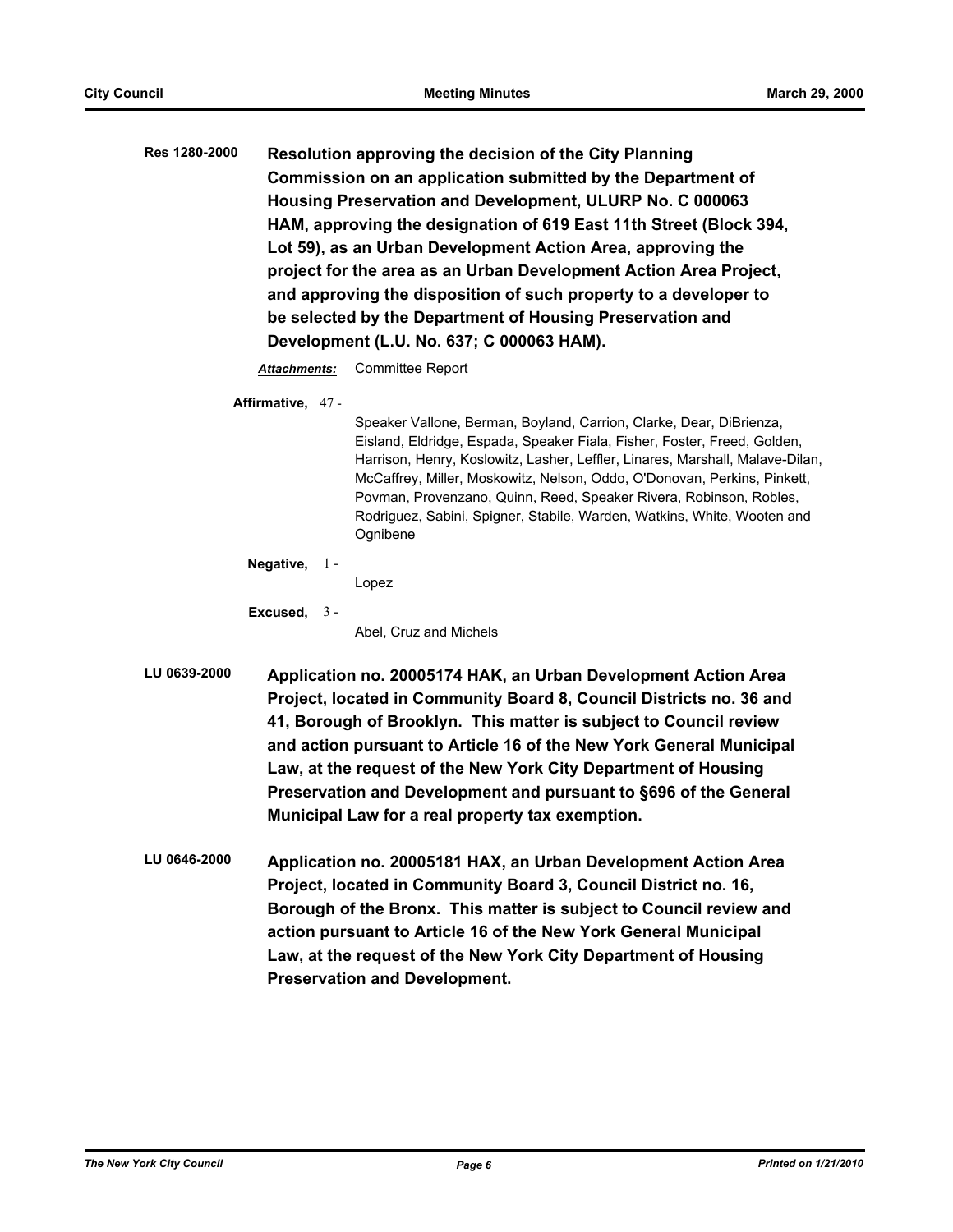**Res 1281-2000 Resolution approving an Urban Development Action Area Project located at 641 East 169th Street (Block 2933/Lot 63), 643 East 169th Street (Block 2933/Lot 62), 635 Jefferson Place (Block 2935/Lot 28), 1326 Fulton Avenue (Block 2931/Lot 13), and 1639 Fulton Avenue (Block 2929/Lot 78), the Bronx, and waiving the urban development action area designation requirement and the Uniform Land Use Review Procedure, pursuant to Sections 693 and 694 of the General Municipal Law (L.U. No. 646; 20005181 HAX).**

*Attachments:* Committee Report

- **LU 0651-2000 Uniform Land Use Review Procedure application no. 20000178 ZMQ, pursuant to §197-c and §197-d of the New York City Charter, concerning changes to the zoning map, Borough of Queens, Council District no. 19.**
- **Res 1282-2000 Resolution approving the decision of the City Planning Commission on ULURP No. C 000158 ZMQ, a Zoning Map Change (L.U. No. 651).**

*Attachments:* Committee Report

- **LU 0652-2000 Uniform Land Use Review Procedure application no. 20000158 ZMQ, pursuant to §197-c and §197-d of the New York City Charter, concerning changes to the zoning map, Borough of 2, Council District no. 29.**
- **Res 1283-2000 Resolution approving the decision of the City Planning Commission on ULURP No. C 000178 ZMQ, a Zoning Map Change (L.U. No. 652).**

*Attachments:* Committee Report

**LU 0660-2000 Application no. 20005199 HAK, an Urban Development Action Area Project, located in Community Board 3, Council District no. 36, Borough of Brooklyn. This matter is subject to Council review and action pursuant to Article 16 of the New York General Municipal Law, at the request of the New York City Department of Housing Preservation and Development and pursuant to §696 of the General Municipal Law for a real property tax exemption.**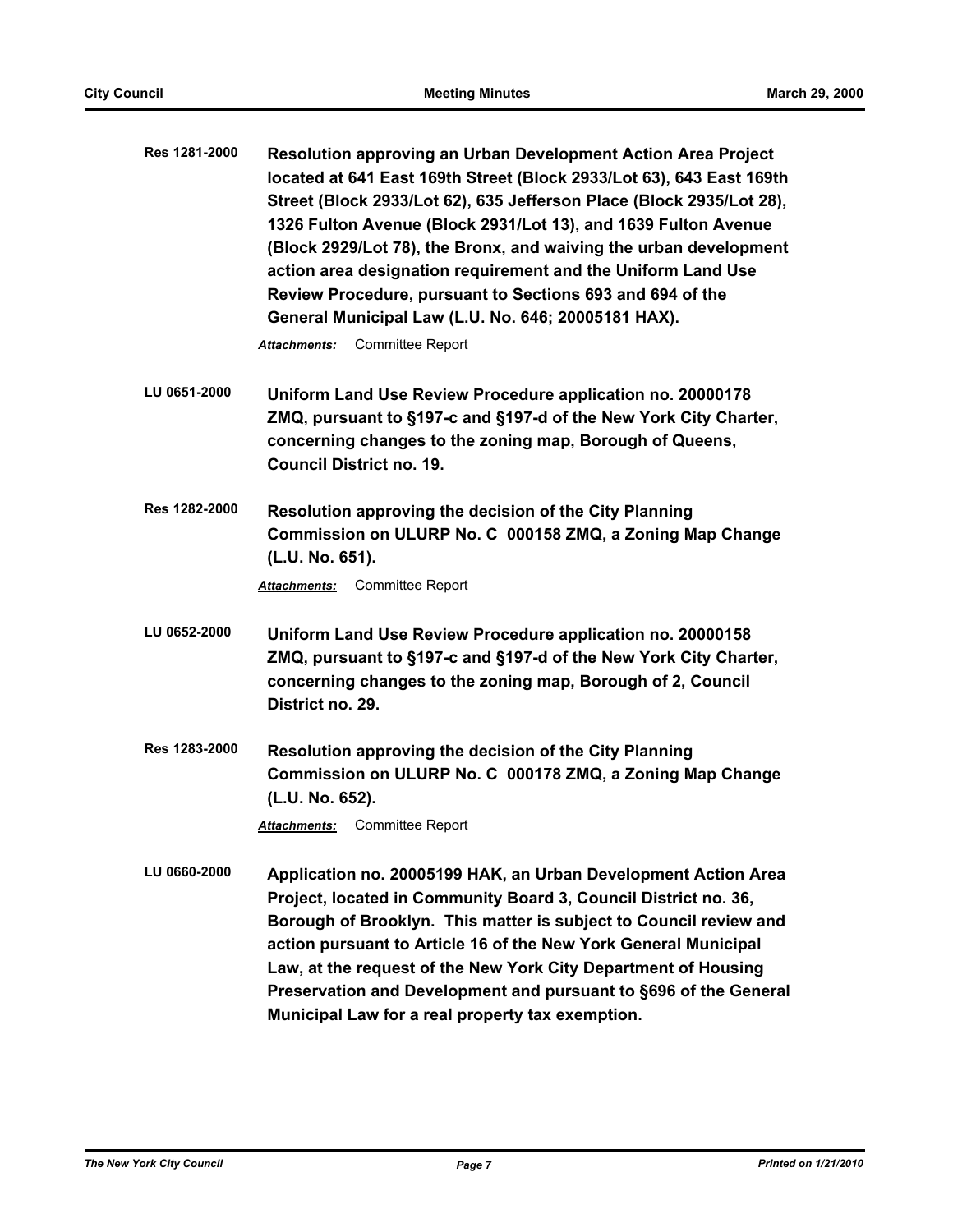- **LU 0676-2000 Application no. 20005240 HAX, an Urban Development Action Area Project known as Fairmount/Marmion, located in Community Board 6, Council District no. 15, Borough of the Bronx. This matter is subject to Council review and action pursuant to Article 16 of the New York General Municipal Law, at the request of the New York City Department of Housing Preservation and Development and pursuant to §696 of the General Municipal Law for a real property tax exemption.**
- **LU 0689-2000 Uniform land use review procedure application no. C 990448 PPM, pursuant to §197-c and §197-d of the New York City Charter concerning the disposition of fourteen (14) city-owned properties, located in Community Board 3, Borough of Manhattan, in Council Districts no. 1 and 2. This application is subject to review and action by the Land Use Committee only if appealed to the Council pursuant to §197-d(b)(2) of the Charter or called up by vote of the Council pursuant to §197-d(b)(3) of the Charter.**
- **LU 0694-2000 Application no. 20005271 HAK, an Urban Development Action Area Project, located at 201A Halsey Street, Council District no. 36, Borough of Brooklyn. This matter is subject to Council review and action pursuant to Article 16 of the New York General Municipal Law, at the request of the New York City Department of Housing Preservation and Development, and pursuant to §696 of the General Municipal Law for a real property tax exemption.**
- **LU 0697-2000 Application no. 20005274 HAM, an Urban Development Action Area Project, located at 3281 and 3283 Broadway, Council District no. 7, Borough of Manhattan. This matter is subject to Council review and action pursuant to Article 16 of the New York General Municipal Law, at the request of the New York City Department of Housing Preservation and Development.**
- **Res 1284-2000 Resolution approving an Urban Development Action Area Project located at 3281 Broadway (Block 1999/Lot 29) and 3283 Broadway (Block 1999/Lot 30), Manhattan, and waiving the urban development action area designation requirement and the Uniform Land Use Review Procedure, pursuant to Sections 693 and 694 of the General Municipal Law (L.U. No. 697; 20005274 HAM).**

*Attachments:* Committee Report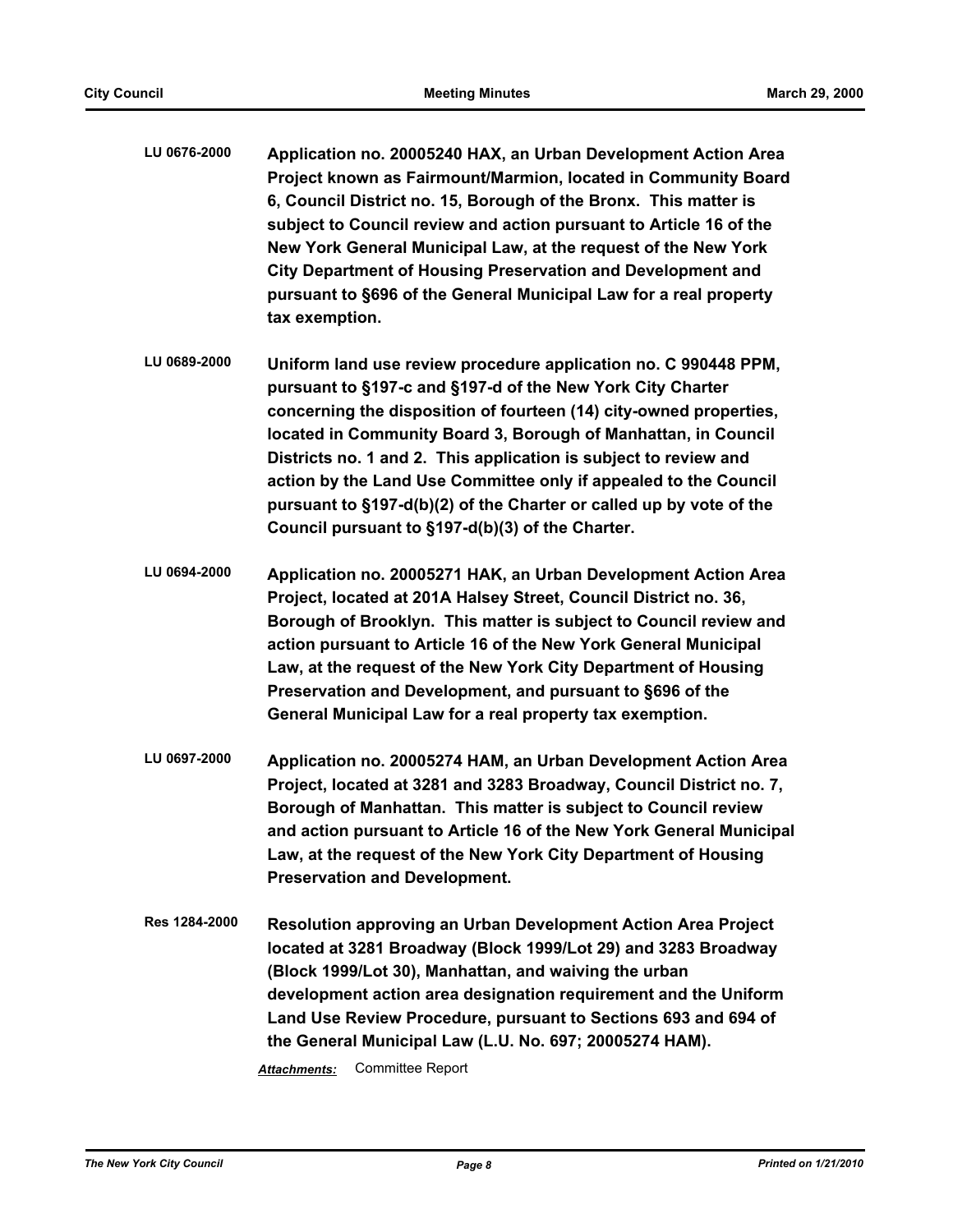- **LU 0698-2000 Application no. 20005275 HAM, an Urban Development Action Area Project, located at 610 West 140th Street, Council District no. 7, Borough of Manhattan. This matter is subject to Council review and action pursuant to Article 16 of the New York General Municipal Law, at the request of the New York City Department of Housing Preservation and Development, and pursuant to §696 of the General Municipal Law for a real property tax exemption.**
- **LU 0700-2000 Application no. 20005277 HAK, an Urban Development Action Area Project known as Bushwick West Phase 1, located in Community Board 4, Council District no. 34, Borough of Brooklyn. This matter is subject to Council review and action pursuant to Article 16 of the New York General Municipal Law, at the request of the New York City Department of Housing Preservation and Development, and pursuant to §696 of the General Municipal Law for a real property tax exemption.**

Report of the Committee on Parks, Recreation, Cultural Affairs, and International Intergroup **Relations** 

| Int 0731-2000 | A Local Law in relation to a street name, Monsignor Frank Bulovas                                 |  |  |
|---------------|---------------------------------------------------------------------------------------------------|--|--|
|               | Avenue, Borough of Queens.                                                                        |  |  |
|               | <b>Fiscal Impact Statement</b><br><b>Attachments:</b>                                             |  |  |
|               | <b>Enactment No: 2000/022</b>                                                                     |  |  |
| Int 0510-1999 | A Local Law in relation to a street name, Anthony Baez Place,<br><b>Borough of The Bronx.</b>     |  |  |
|               | <b>Fiscal Impact Statement</b><br><b>Attachments:</b>                                             |  |  |
|               | <b>Enactment No: 2000/019</b>                                                                     |  |  |
| Int 0613-1999 | A Local Law in relation to a corner name, Julio Rivera Corner,                                    |  |  |
|               | <b>Borough of Queens.</b>                                                                         |  |  |
|               | <b>Fiscal Impact Statement</b><br><b>Attachments:</b>                                             |  |  |
|               | <b>Enactment No: 2000/020</b>                                                                     |  |  |
| Int 0617-1999 | A Local Law in relation to a street name, Rev. Dr. William A. Tieck<br>Way, Borough of The Bronx. |  |  |
|               | <b>Fiscal Impact Statement</b><br><b>Attachments:</b>                                             |  |  |
|               | <b>Enactment No: 2000/021</b>                                                                     |  |  |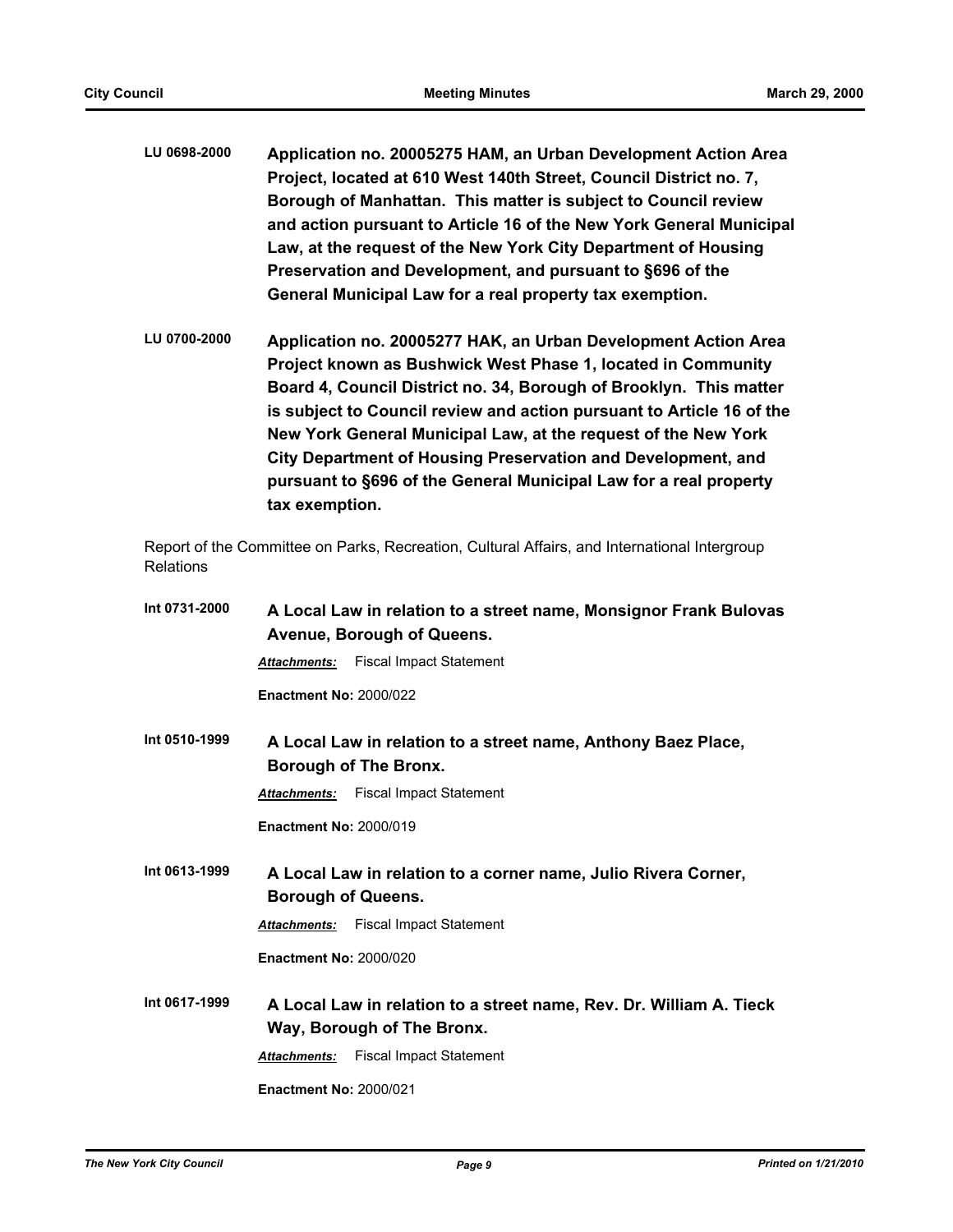**Res 0802-1999 Resolution calling upon the Council of the City of new York to support (1) the conclusion of the United States Congress that Tibet, including those areas incorporated into the Chinese Provinces of Sichuan, Young, Gansu and Qinghai, is an occupied country under the established principles of international law and whose true representatives are the Dalai Lama and Tibetan Government-in-exile as recognized by the Tibetan people; (2) the recommendations of the International Commission of Jurists for china to enter into negotiations for a solution to the question of Tibet based on the will of the Tibetan people; and (3) the right of the Tibetan people to control economic development in Tibet and calls upon individuals and comanies doing business in Tibet to follow the development guidelines of the Tibetan Government-in-exile.**

Report of the Committee on Transportation

**Res 1233-2000 Resolution pursuant to Section 19-511.1 of the Administrative Code of the City of New York to review eight determinations by the Taxi and Limousine Commission to approve applications for the renewal of a license to operate a base station.** *Attachments:* Memo In Support

### 12. General Order Calendar

- **Int 0291-1998-A A Local Law to amend the administrative code of the city of New York and local law number forty-five for the year 1992, in relation to family child care services.**
- **T1999-86 Commissioner of Deeds**

Coupled on General Order

Economic Development

**Int 0459-1998 A Local Law to amend the administrative code of the city of New York, in relation to the regulation of public wholesale markets.** *Attachments:* Committee Report - Int. No. 459-A.doc, Fiscal Impact Statement **Enactment No:** 2000/015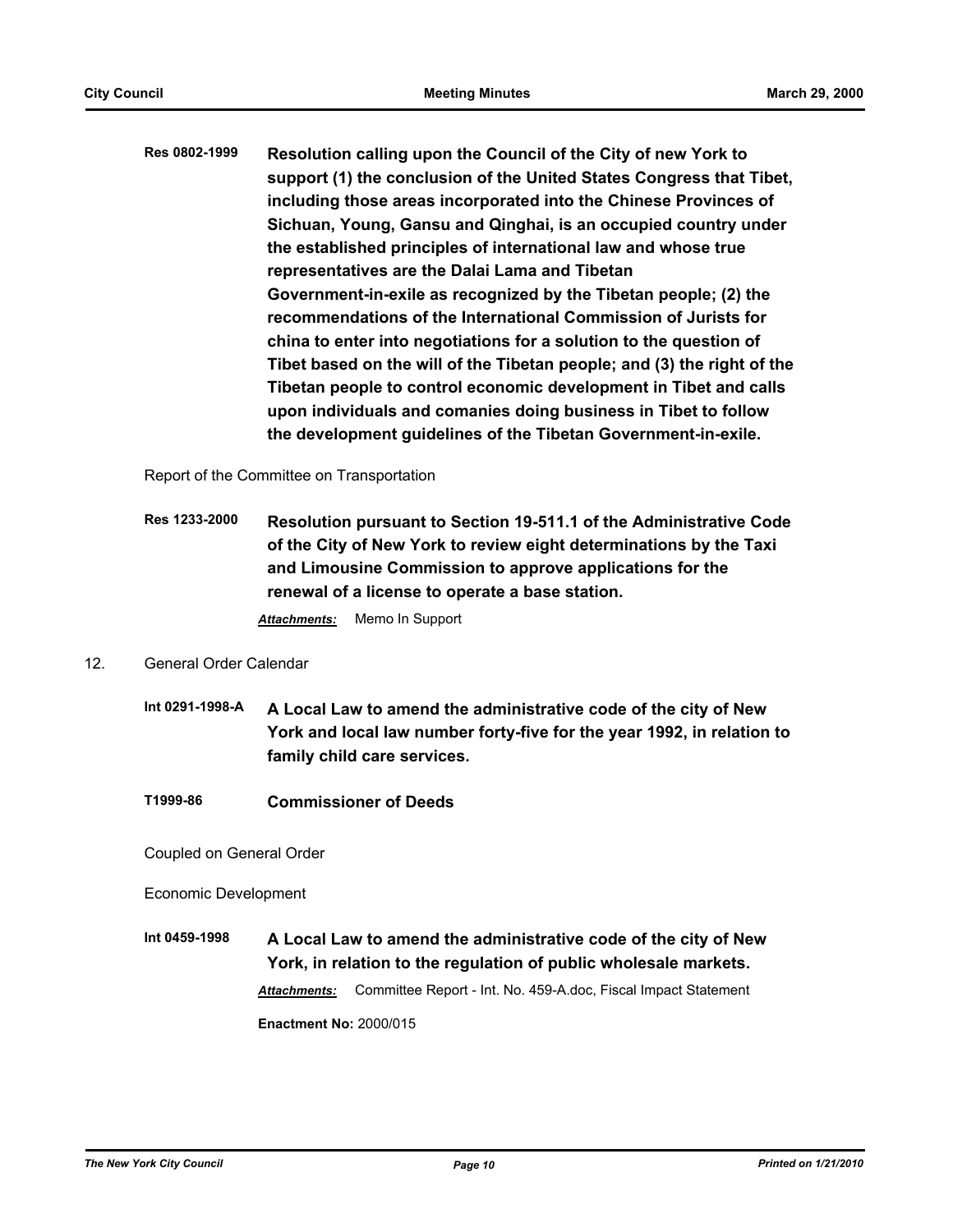**M 0794-2000 Communication from the Mayor - Mayors Veto and disapproval message of Introductory Number 459-A, in relation of public wholesale markets.**

#### General Welfare

**Int 0354-1998 A Local Law to amend the administrative code of the city of New York, in relation to the establishment of the transitional jobs program, a program designed to create temporary employment in the public sector and in community-based organizations, and to provide the participants of such program with education and training, career counseling, and related services, to enhance their ability to secure permanent employment after their participation in such program.**

> *Attachments:* Committee Report - Int. No. 354-A, Fiscal Impact Statement, Committee Report - VETO

**Enactment No:** 2000/014

**M 0793-2000 Communication from the Mayor - Mayors veto and disapproval message of Introductory Number 354-A, in relation to the establishment of the transitional jobs program, a program designated to create temporary employment in the public sector and in community-based organizations, and to provide the participants of such program with education and training, career counseling, and related services, to enhance their ability to secure permanent employment after their participation in such program.**

### Governmental Operations

**Int 0316-1998 A Local Law to amend the administrative code of the city of New York in relation to the establishment of a grievance procedure for participants in the city's work experience program.**

> *Attachments:* Committee Report - Int. No. 316, Committee Report - Int. No. 316-A.doc, Fiscal Impact Statement, Opening Statement, Invite List 9/14/99

**Enactment No:** 2000/013

**M 0792-2000 Communication from the Mayor - Mayors veto and disapproval message of Introductory Number 316-A, in relation to the establishment of a grievance procedure for participants in the City's Work Experience Program.**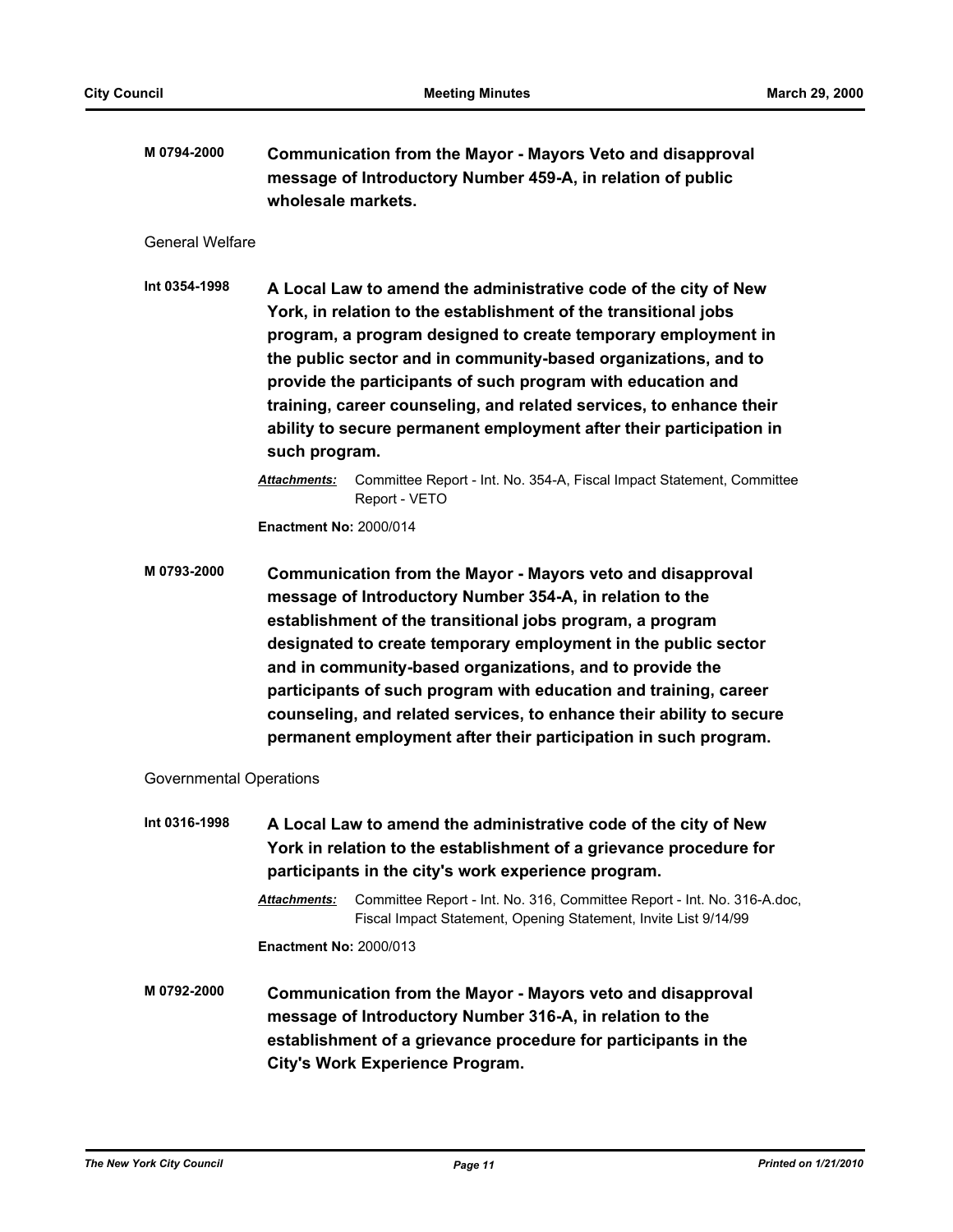| Land Use             |                                                                                                                                                                                                                                                                                                                                                                                                                                                                                                                                                                                                               |
|----------------------|---------------------------------------------------------------------------------------------------------------------------------------------------------------------------------------------------------------------------------------------------------------------------------------------------------------------------------------------------------------------------------------------------------------------------------------------------------------------------------------------------------------------------------------------------------------------------------------------------------------|
| Res 1280-2000        | Resolution approving the decision of the City Planning<br>Commission on an application submitted by the Department of<br>Housing Preservation and Development, ULURP No. C 000063<br>HAM, approving the designation of 619 East 11th Street (Block 394,<br>Lot 59), as an Urban Development Action Area, approving the<br>project for the area as an Urban Development Action Area Project,<br>and approving the disposition of such property to a developer to<br>be selected by the Department of Housing Preservation and<br>Development (L.U. No. 637; C 000063 HAM).<br>Committee Report<br>Attachments: |
| <b>Res 1281-2000</b> | <b>Resolution approving an Urban Development Action Area Project</b><br>located at 641 East 169th Street (Block 2933/Lot 63), 643 East 169th<br>Street (Block 2933/Lot 62), 635 Jefferson Place (Block 2935/Lot 28),<br>1326 Fulton Avenue (Block 2931/Lot 13), and 1639 Fulton Avenue<br>(Block 2929/Lot 78), the Bronx, and waiving the urban development<br>action area designation requirement and the Uniform Land Use<br>Review Procedure, pursuant to Sections 693 and 694 of the<br>General Municipal Law (L.U. No. 646; 20005181 HAX).<br>Committee Report<br>Attachments:                           |
| Res 1282-2000        | Resolution approving the decision of the City Planning<br>Commission on ULURP No. C 000158 ZMQ, a Zoning Map Change<br>(L.U. No. 651).<br><b>Committee Report</b><br><b>Attachments:</b>                                                                                                                                                                                                                                                                                                                                                                                                                      |
| Res 1283-2000        | <b>Resolution approving the decision of the City Planning</b><br>Commission on ULURP No. C 000178 ZMQ, a Zoning Map Change<br>(L.U. No. 652).<br>Committee Report<br>Attachments:                                                                                                                                                                                                                                                                                                                                                                                                                             |
| Res 1284-2000        | Resolution approving an Urban Development Action Area Project<br>located at 3281 Broadway (Block 1999/Lot 29) and 3283 Broadway<br>(Block 1999/Lot 30), Manhattan, and waiving the urban<br>development action area designation requirement and the Uniform<br>Land Use Review Procedure, pursuant to Sections 693 and 694 of<br>the General Municipal Law (L.U. No. 697; 20005274 HAM).<br>Committee Report<br>Attachments:                                                                                                                                                                                  |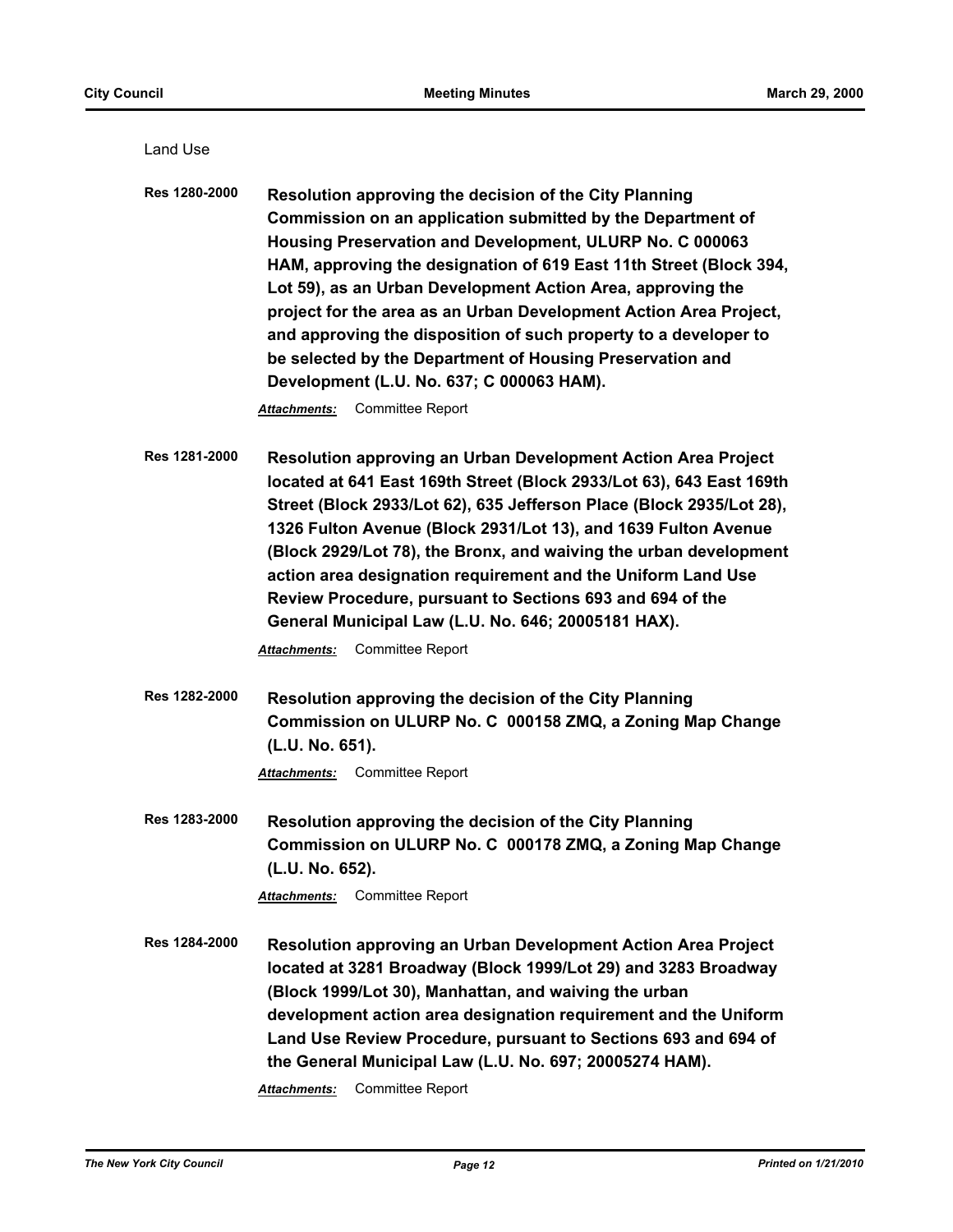Parks, Recreation, Cultural Affairs, and Intergroup Relations

| Int 0731-2000 | A Local Law in relation to a street name, Monsignor Frank Bulovas<br>Avenue, Borough of Queens.                                                                                                                                                                                                                                                                                                                                                                                                                                                                                                                                                                                                                                                                                                                                                                                                    |  |  |
|---------------|----------------------------------------------------------------------------------------------------------------------------------------------------------------------------------------------------------------------------------------------------------------------------------------------------------------------------------------------------------------------------------------------------------------------------------------------------------------------------------------------------------------------------------------------------------------------------------------------------------------------------------------------------------------------------------------------------------------------------------------------------------------------------------------------------------------------------------------------------------------------------------------------------|--|--|
|               | <b>Fiscal Impact Statement</b><br><b>Attachments:</b>                                                                                                                                                                                                                                                                                                                                                                                                                                                                                                                                                                                                                                                                                                                                                                                                                                              |  |  |
|               | <b>Enactment No: 2000/022</b>                                                                                                                                                                                                                                                                                                                                                                                                                                                                                                                                                                                                                                                                                                                                                                                                                                                                      |  |  |
| Int 0510-1999 | A Local Law in relation to a street name, Anthony Baez Place,<br><b>Borough of The Bronx.</b>                                                                                                                                                                                                                                                                                                                                                                                                                                                                                                                                                                                                                                                                                                                                                                                                      |  |  |
|               | <b>Fiscal Impact Statement</b><br>Attachments:                                                                                                                                                                                                                                                                                                                                                                                                                                                                                                                                                                                                                                                                                                                                                                                                                                                     |  |  |
|               | <b>Enactment No: 2000/019</b>                                                                                                                                                                                                                                                                                                                                                                                                                                                                                                                                                                                                                                                                                                                                                                                                                                                                      |  |  |
| Int 0613-1999 | A Local Law in relation to a corner name, Julio Rivera Corner,<br><b>Borough of Queens.</b>                                                                                                                                                                                                                                                                                                                                                                                                                                                                                                                                                                                                                                                                                                                                                                                                        |  |  |
|               | <b>Fiscal Impact Statement</b><br><b>Attachments:</b>                                                                                                                                                                                                                                                                                                                                                                                                                                                                                                                                                                                                                                                                                                                                                                                                                                              |  |  |
|               | <b>Enactment No: 2000/020</b>                                                                                                                                                                                                                                                                                                                                                                                                                                                                                                                                                                                                                                                                                                                                                                                                                                                                      |  |  |
| Int 0617-1999 | A Local Law in relation to a street name, Rev. Dr. William A. Tieck<br>Way, Borough of The Bronx.                                                                                                                                                                                                                                                                                                                                                                                                                                                                                                                                                                                                                                                                                                                                                                                                  |  |  |
|               | <b>Fiscal Impact Statement</b><br><b>Attachments:</b>                                                                                                                                                                                                                                                                                                                                                                                                                                                                                                                                                                                                                                                                                                                                                                                                                                              |  |  |
|               | <b>Enactment No: 2000/021</b>                                                                                                                                                                                                                                                                                                                                                                                                                                                                                                                                                                                                                                                                                                                                                                                                                                                                      |  |  |
| Res 0802-1999 | Resolution calling upon the Council of the City of new York to<br>support (1) the conclusion of the United States Congress that Tibet,<br>including those areas incorporated into the Chinese Provinces of<br>Sichuan, Young, Gansu and Qinghai, is an occupied country under<br>the established principles of international law and whose true<br>representatives are the Dalai Lama and Tibetan<br>Government-in-exile as recognized by the Tibetan people; (2) the<br>recommendations of the International Commission of Jurists for<br>china to enter into negotiations for a solution to the question of<br>Tibet based on the will of the Tibetan people; and (3) the right of the<br>Tibetan people to control economic development in Tibet and calls<br>upon individuals and comanies doing business in Tibet to follow<br>the development guidelines of the Tibetan Government-in-exile. |  |  |

Transportation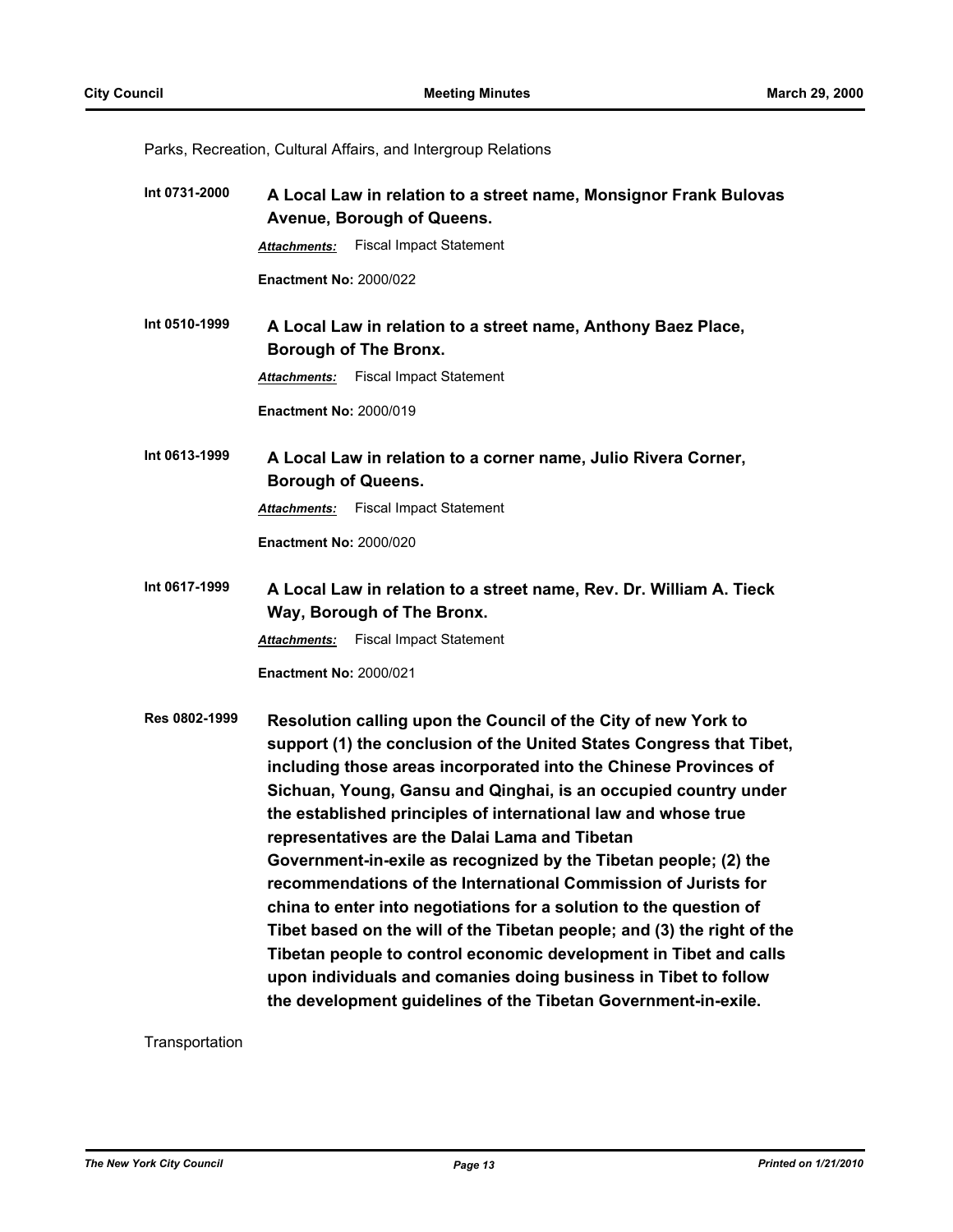**Res 1233-2000 Resolution pursuant to Section 19-511.1 of the Administrative Code of the City of New York to review eight determinations by the Taxi and Limousine Commission to approve applications for the renewal of a license to operate a base station.**

*Attachments:* Memo In Support

General Order Calendar

## **T1999-86 Commissioner of Deeds**

*The President Pro Tem (Council Member Spigner) put the question whether the Council would agree with and adopt such reports which were decided in the affirmative by the following vote:*

#### **Affirmative,** 48 -

Speaker Vallone, Berman, Boyland, Carrion, Clarke, Dear, DiBrienza, Eisland, Eldridge, Espada, Speaker Fiala, Fisher, Foster, Freed, Golden, Harrison, Henry, Koslowitz, Lasher, Leffler, Linares, Lopez, Marshall, Malave-Dilan, McCaffrey, Miller, Moskowitz, Nelson, Oddo, O'Donovan, Perkins, Pinkett, Povman, Provenzano, Quinn, Reed, Speaker Rivera, Robinson, Robles, Rodriguez, Sabini, Spigner, Stabile, Warden, Watkins, White, Wooten and Ognibene

#### **Excused,** 3 -

Abel, Cruz and Michels

*The following files were removed from the General Order Calendar and voted separately: Int 459-A, M 794, Int 354-A, M 793, Int 316-A, M 0792, LU 637 & Res 1280. See files for individual votes.*

- Introduction and Reading of Bills See Attached 13.
- 14. General Discussion
- 15. Extension of Remarks

INTRODUCTION AND READING OF BILLS

- **Res 1264-2000 Resolution praising Pope John Paul II for his lifelong pursuit of peace among all peoples and commending him on his recent landmark visit to Israel.**
	- *Sponsors:* By The Speaker (Speaker Vallone) and Council Members Berman, Clarke, Malave-Dilan, Espada, Freed, Henry, Perkins, Reed, Golden, Stabile and Ognibene ; also Council Members DiBrienza, Foster, Koslowitz, Lasher, McCaffrey, Michels, O'Donovan, Pinkett, Povman, Provenzano, Robinson, Robles, Spigner, White, Wooten and Fiala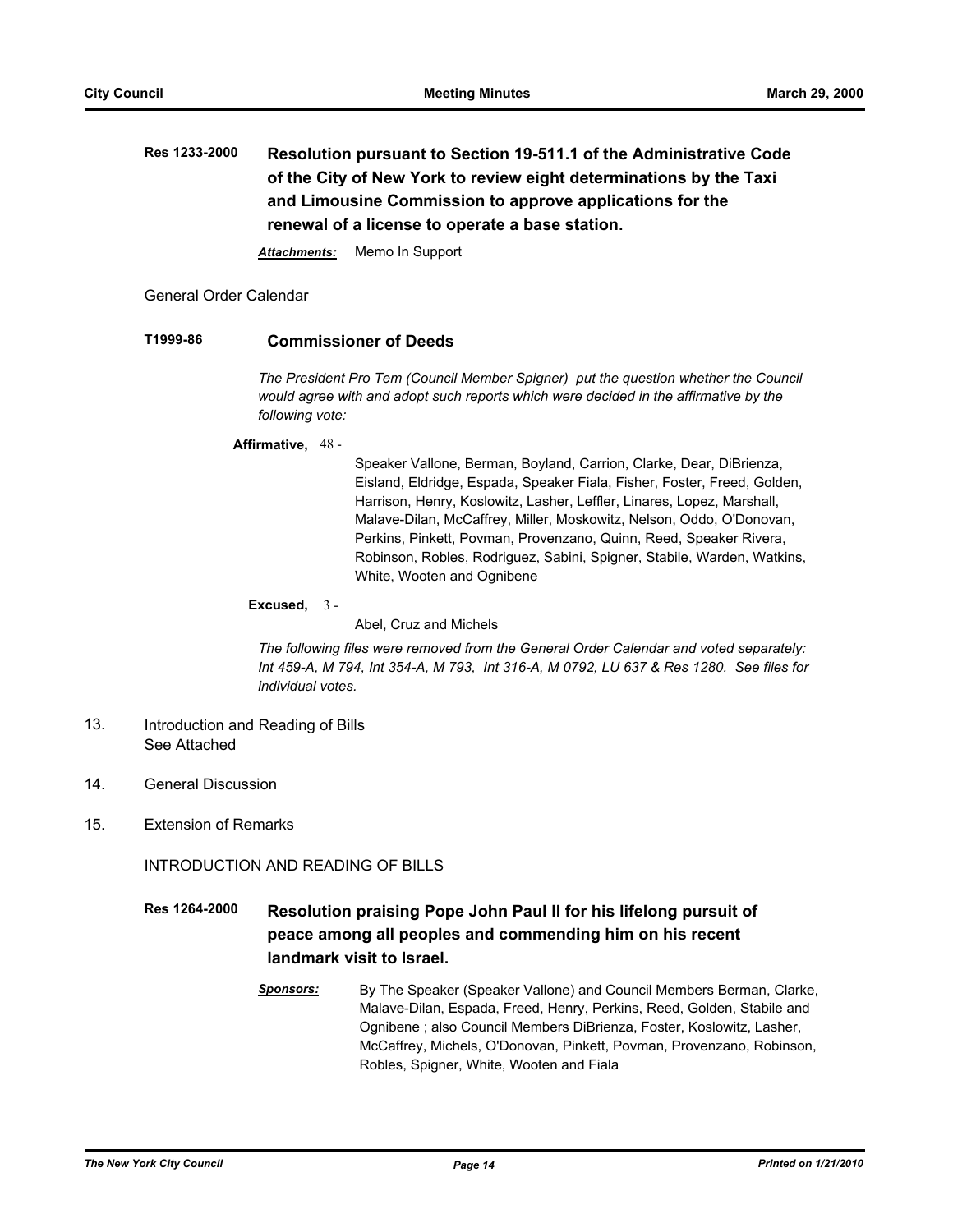**Affirmative,** 48 - Speaker Vallone, Berman, Boyland, Carrion, Clarke, Dear, DiBrienza, Eisland, Eldridge, Espada, Speaker Fiala, Fisher, Foster, Freed, Golden, Harrison, Henry, Koslowitz, Lasher, Leffler, Linares, Lopez, Marshall, Malave-Dilan, McCaffrey, Miller, Moskowitz, Nelson, Oddo, O'Donovan, Perkins, Pinkett, Povman, Provenzano, Quinn, Reed, Speaker Rivera, Robinson, Robles, Rodriguez, Sabini, Spigner, Stabile, Warden, Watkins, White, Wooten and Ognibene

**Excused,** 3 -

Abel, Cruz and Michels

**SLR 0219-2000 State Legislation Resolution requesting the New York State Legislature to pass bills introduced by Senator Markowitz, S.6995, and Assembly Member Jacobs, A.10063, "AN ACT authorizing the city of New York to reconvey its interest in certain real property acquired by in rem tax foreclosure in the borough of Brooklyn to former owner Yeshiva Rabbi Meyer Simcha HaCohn of East Flatbush synagogue, notwithstanding expiration of the two year period within which application may be made to the city to release its interest in property thus acquired; Block No. 4679, Lot No. 57 on tax map for the borough of Brooklyn".**

> *Sponsors:* By Council Member Boyland *Attachments:* Committee Report

- **Res 1265-2000 Resolution calling upon the New York City Police Department to continue to closely scrutinize the applications of those individuals who already have permission to carry a large number of weapons.**
	- *Sponsors:* By Council Members Espada, Boyland, Freed, Marshall, Perkins, Rodriguez and Warden ; also Council Members Foster, Lasher, Leffler, Linares, Michels, Provenzano and White
- **Res 1266-2000 Resolution stating that the Council of the City of New York commends the action by the United Health Group that gives doctors the final say as to the manner in which they may treat their patients.**
	- *Sponsors:* By Council Members Espada, Freed, Lopez, Marshall, The Speaker ( Quinn), Reed, Warden, Fiala and Oddo ; also Council Members Foster, Harrison, Leffler, Linares, Michels, O'Donovan and Wooten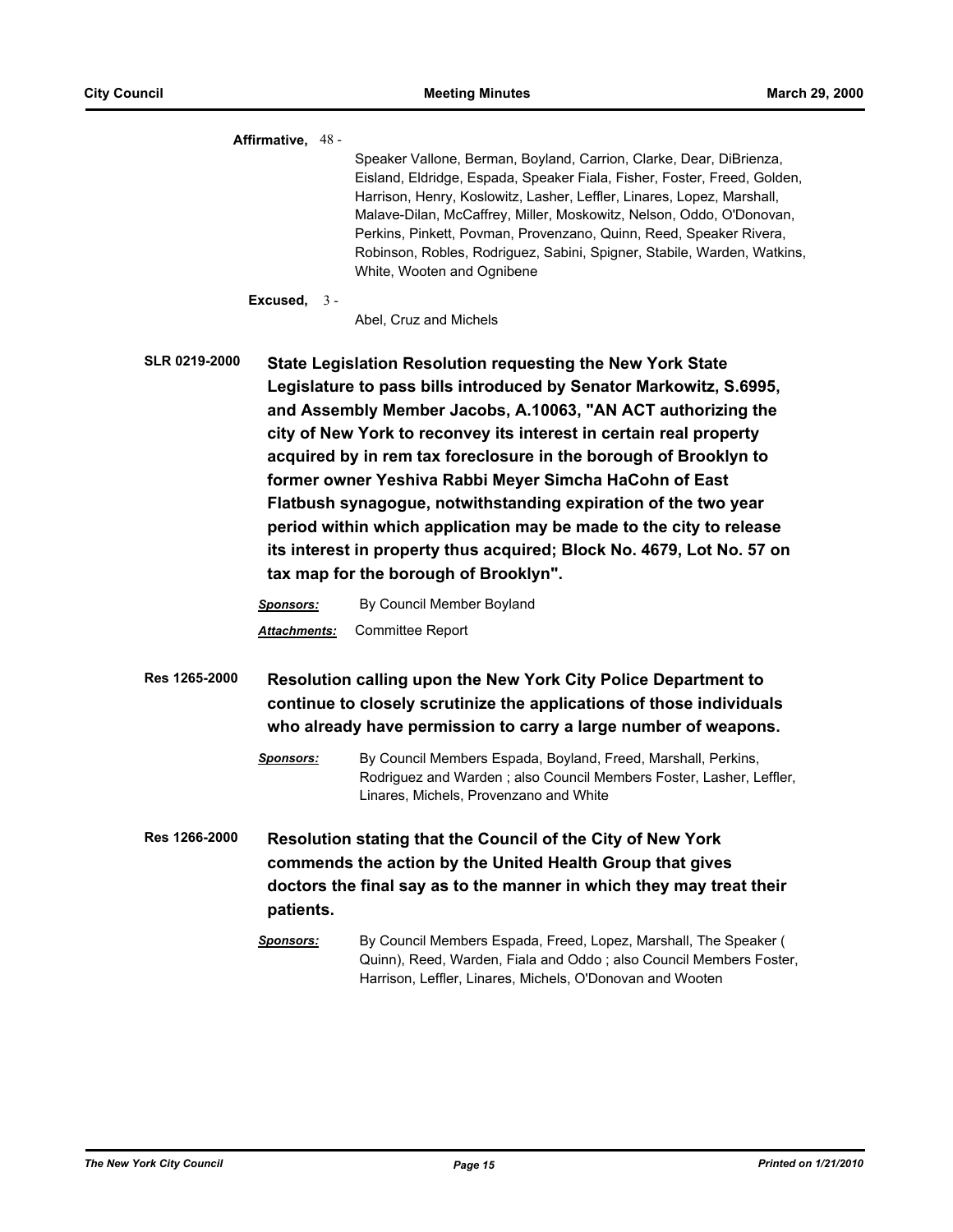- **Res 1267-2000 Resolution calling upon the New York City Police Department to discipline police officers who do not provide information regarding complaints by civilians against police officers to the Civilian Complaint Review Board or the Internal Affairs Bureau of the New York City Police Department or do not provide civilians with information on how to contact the Internal Affairs Bureau of the New York City Police Department or the Civilian Complaint Review Board.**
	- *Sponsors:* By Council Members Espada, Lopez, Freed, Marshall, Perkins, The Speaker ( Quinn), Reed and Warden ; also Council Members Leffler, Linares, Robles and White
- **Res 1268-2000 Resolution calling upon the New York City Police Department, the New York City Fire Department and Emergency Medical Services to provide a salary differential to those members who have knowledge of a language other than English and who use their language skills in their employment duties.**

*Sponsors:* By Council Members Espada, Lopez, Freed, Perkins and Reed ; also Council Members Linares, Robinson, Robles and Spigner

- **Res 1269-2000 Resolution calling upon the appropriate committee of the New York City Council to hold hearings on a report issued by the Latino Action Center and the Equalizer Foundation, which found that on numerous occasions police officers at local precincts verbally abused Spanish speaking callers.**
	- *Sponsors:* By Council Members Espada, Lopez, Freed, Marshall, Perkins, The Speaker ( Quinn) and Reed ; also Council Members Foster, Linares, Michels, Robinson and White
- **Res 1270-2000 Resolution calling upon the New York City Police Department to install video cameras in all patrol cars.**
	- *Sponsors:* By Council Members Espada, Boyland, Freed, Henry, Lopez, The Speaker ( Quinn), Reed and Oddo ; also Council Members Robinson, Robles and Rodriguez
- **Res 1271-2000 Resolution calling upon the Civilian Complaint Review Board to provide non-English speaking complainants with a complaint form in their native language in order to facilitate the complaint process.**
	- *Sponsors:* By Council Members Espada, Lopez, Freed, Henry, Perkins, The Speaker ( Quinn), Reed, Warden and Watkins ; also Council Members Foster, Michels, Robinson, Robles and White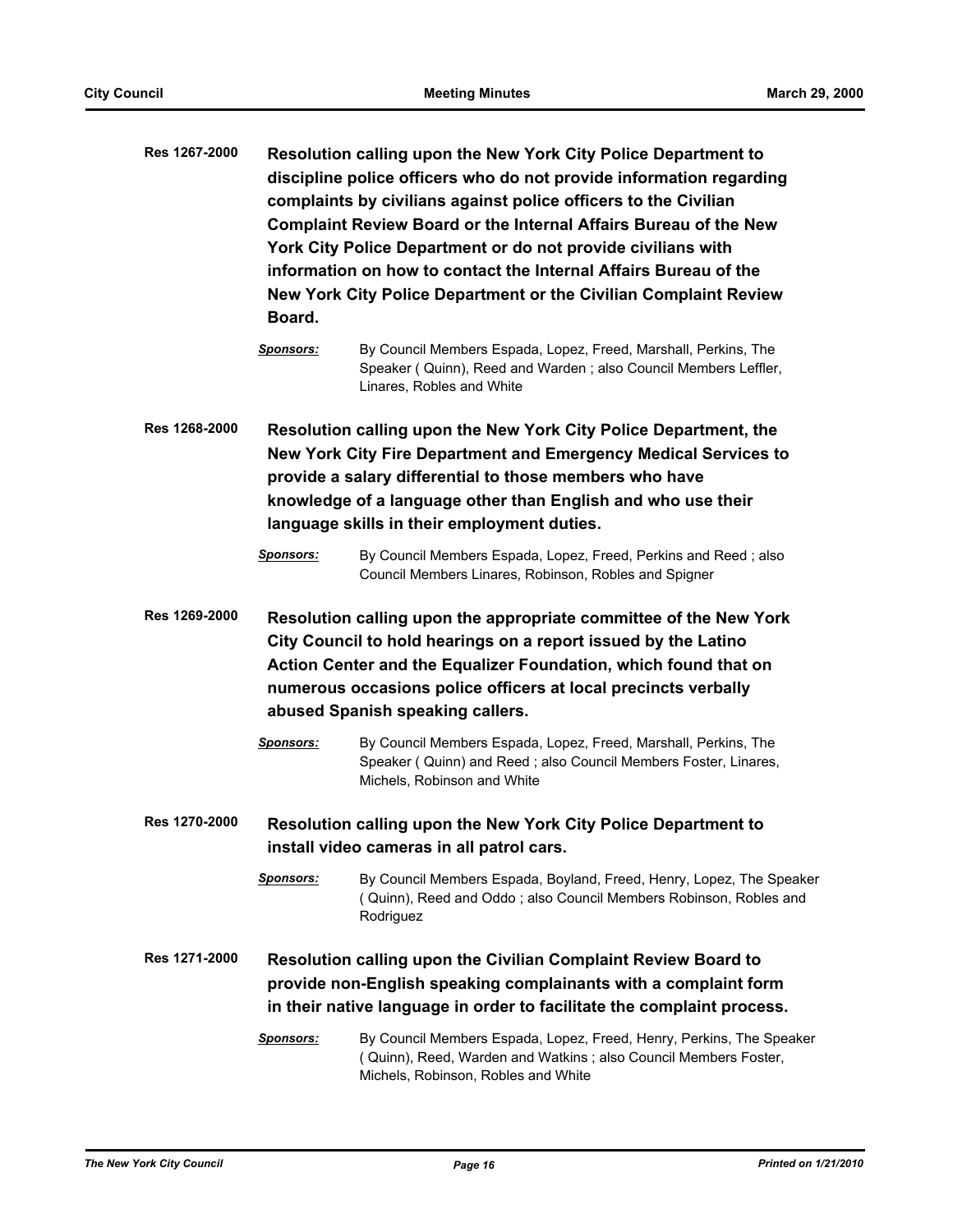| Res 1272-2000        | Resolution calling upon the appropriate committee of the Council<br>of the City of New York to conduct an oversight hearing in relation<br>to delays to award city contracts to organizations that provide aid<br>to children suffering from asthma and other respiratory ailments. |                                                                                                                                                                                                                                                                                       |  |  |
|----------------------|-------------------------------------------------------------------------------------------------------------------------------------------------------------------------------------------------------------------------------------------------------------------------------------|---------------------------------------------------------------------------------------------------------------------------------------------------------------------------------------------------------------------------------------------------------------------------------------|--|--|
|                      | Sponsors:                                                                                                                                                                                                                                                                           | By Council Members Freed, Boyland, Carrion, Clarke, Espada, Henry,<br>Lopez, Marshall, Perkins, The Speaker (Quinn), Reed, Rodriguez, Warden<br>and Stabile; also Council Members Foster, Leffler, Michels, Povman,<br>Robinson, Watkins and White                                    |  |  |
| Res 1273-2000        | Resolution urging local and federal prosecuting authorities to<br>consider the benefits of prosecuting gun cases as federal crimes<br>and adopting such programs as have been found effective in<br>Richmond, Virginia and other cities.                                            |                                                                                                                                                                                                                                                                                       |  |  |
|                      | <b>Sponsors:</b>                                                                                                                                                                                                                                                                    | By Council Members Harrison, Boyland, Freed, Nelson, The Speaker (<br>Quinn), Reed, Warden and Fiala; also Council Members Eisland, Fisher,<br>Foster, McCaffrey, Michels and Clarke                                                                                                  |  |  |
| Res 1274-2000        | Resolution calling upon the appropriate committee of the New York<br>City Council to hold hearings on the recent rash of homicides and<br>assaults against livery cab drivers in New York City.                                                                                     |                                                                                                                                                                                                                                                                                       |  |  |
|                      | <b>Sponsors:</b>                                                                                                                                                                                                                                                                    | By Council Members Linares, Dear, Boyland, Clarke, Espada, Freed,<br>Henry, Lopez, Marshall, Perkins, The Speaker (Quinn), Reed, Rodriguez,<br>Warden and Stabile; also Council Members Eisland, Fisher, Foster,<br>Harrison, McCaffrey, Michels, Robinson, Robles, Spigner and White |  |  |
|                      | <b>Attachments:</b>                                                                                                                                                                                                                                                                 | Committee Report                                                                                                                                                                                                                                                                      |  |  |
| <b>SLR 0220-2000</b> | tax exemption".                                                                                                                                                                                                                                                                     | State Legislation Resolution requesting the New York State<br>Legislature to pass bills introduced by Senator Paterson, S.3473-A<br>and Assembly Member Wright, A.4368-A, "AN ACT to authorize the<br>United Pentecostal Church to file an application for a real property            |  |  |

*Sponsors:* By Council Member Michels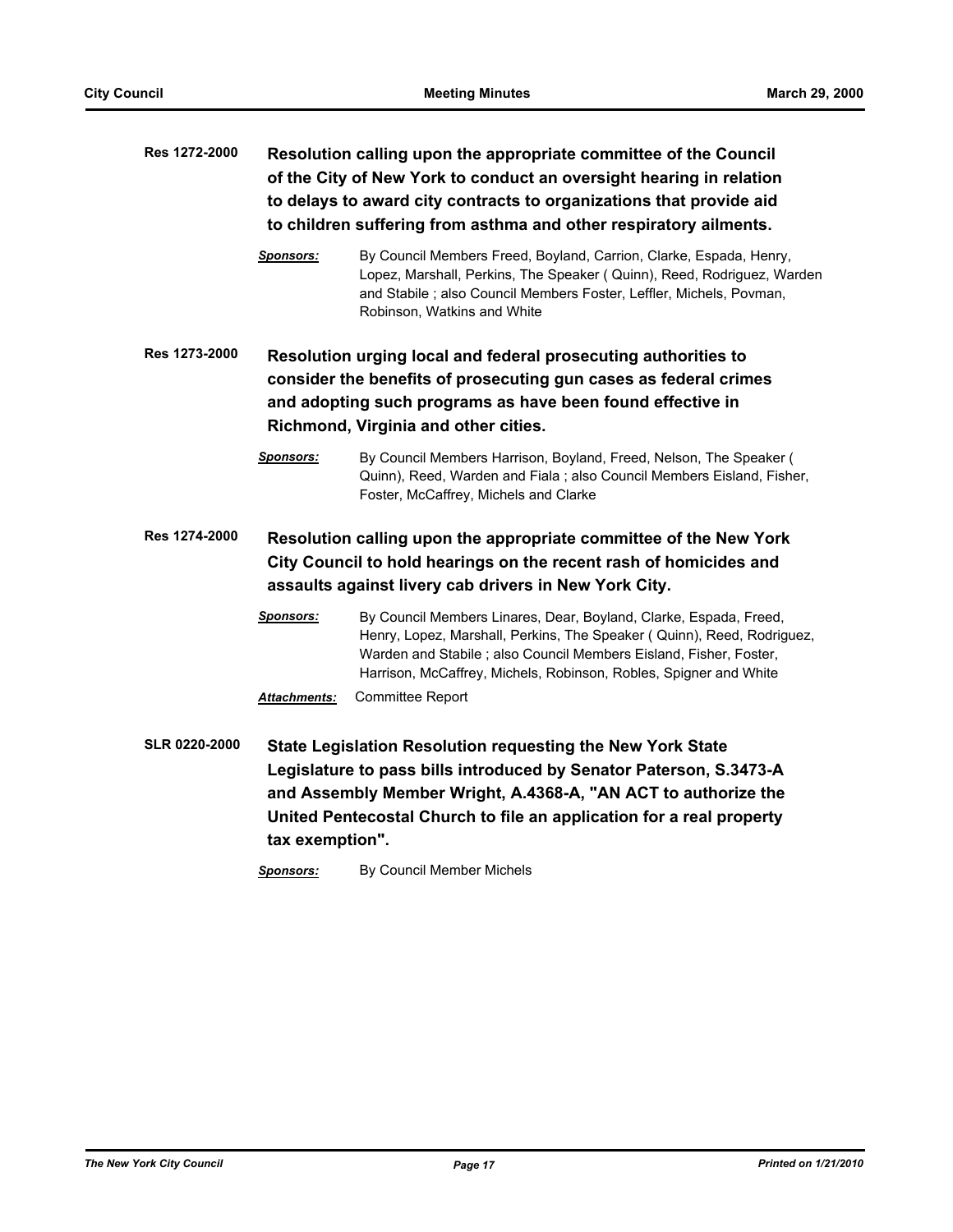# **Res 1275-2000 Resolution calling upon the New York City Office of Labor Relations to ensure that any insurance company that provides health coverage for prescription drugs to New York City employees covers the cost of contraceptive drugs and devices under the prescription of a health care provider.**

*Sponsors:* By The Speaker (Speaker Miller) and Council Members Eldridge, Espada, Freed, Koslowitz, Lopez, McCaffrey, Moskowitz, Perkins, The Speaker ( Quinn), Reed, Rodriguez and Warden ; also Council Members Berman, DiBrienza, Eisland, Foster, Harrison, Lasher, Leffler, Linares, Marshall, Michels, O'Donovan, Pinkett, Robinson and White

**Res 1276-2000 Resolution calling upon the New York City Office of Labor Relations to ensure that any insurance company that provides health coverage for New York City employees covers the cost of infertility treatments.**

> *Sponsors:* By The Speaker (Speaker Miller) and Council Members Eldridge, Boyland, Espada, Fisher, Freed, Koslowitz, Moskowitz, Nelson, The Speaker ( Quinn), Reed, Rodriguez and Warden ; also Council Members DiBrienza, Eisland, Lasher, Linares, Marshall, Michels, Pinkett and Robinson

## **Res 1277-2000 Resolution calling upon the National Highway Traffic Safety Administration to approve rules requiring all new vehicles in the United States be equipped with a trunk release mechanism that would allow trunks to be opened from the inside.**

- *Sponsors:* By Council Members Nelson, Boyland, Malave-Dilan, Fisher, Freed, Henry, Lasher, Marshall, The Speaker (Speaker Miller), Reed, Warden, Watkins, Robles, Golden, Oddo and Stabile ; also Council Members DiBrienza, Eisland, Foster, Harrison, Michels, O'Donovan, Pinkett, Provenzano, Robinson, Rodriguez and Spigner
- **SLR 0221-2000 State Legislation Resolution requesting the New York State Legislature to pass bills introduced by Senator Gentile, S.6844, and Assembly Member Vitaliano, A.9848, "AN ACT authorizing the city of New York to reconvey its interest in certain real property acquired by in rem tax foreclosure in the borough of Staten Island to former owner Shimon Wolkowicki, without public auction and notwithstanding expiration of the two year period within which application may be made to the city to release its interest in property thus acquired; Block No. 3478, Lot No. 11 on tax map for the borough of Staten Island".**

*Sponsors:* By Council Member Oddo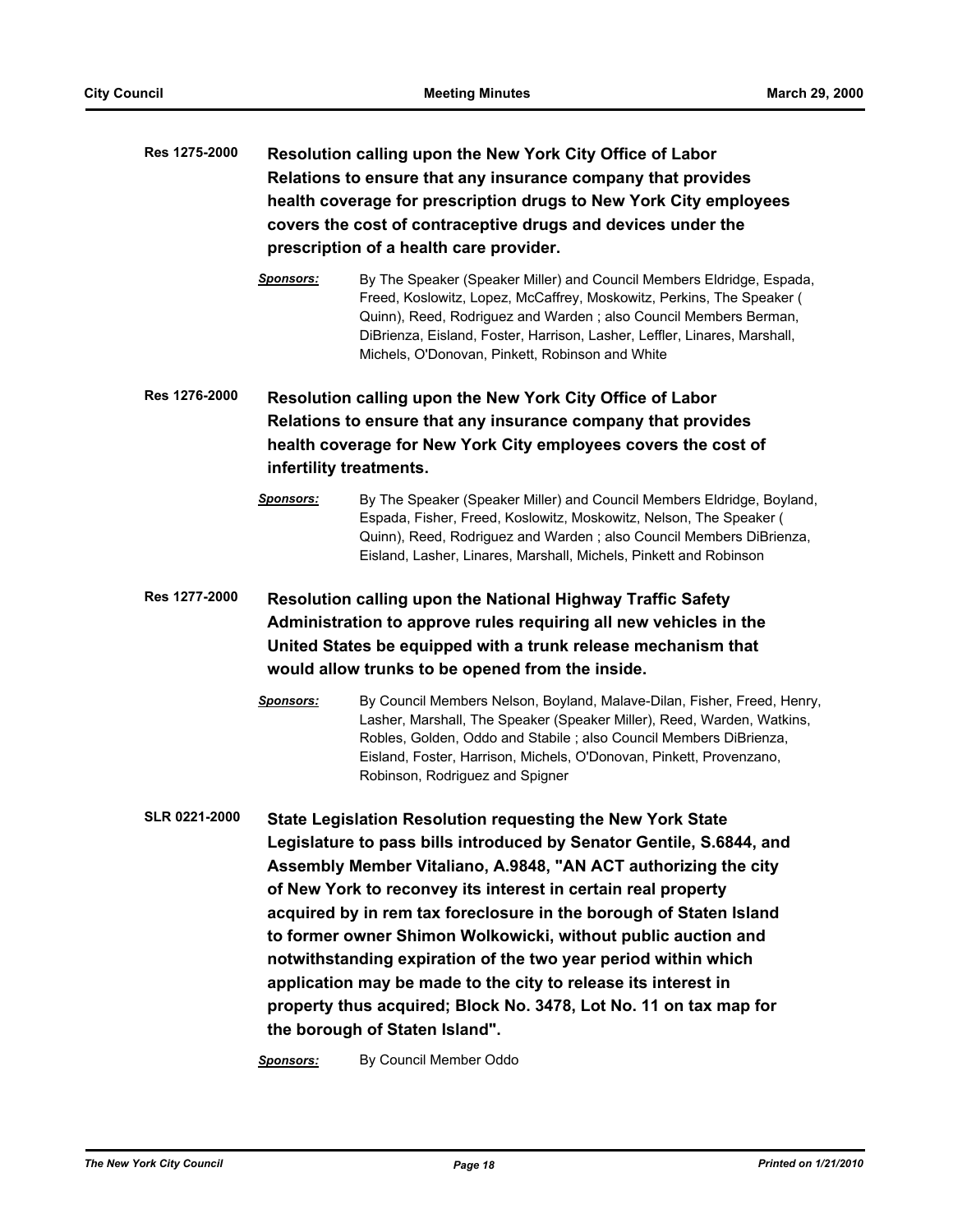## **Res 1278-2000 Resolution calling upon the United States Congress to pass H.R. 2765, the AIDS Marshal Plan Fund for Africa Act.**

*Sponsors:* By Council Members Reed, Carrion, Malave-Dilan, Freed, Lopez, Marshall, Perkins, The Speaker ( Quinn) and Warden ; also Council Members DiBrienza, Foster, McCaffrey, Michels, The Speaker (Speaker Miller), Pinkett, Robinson and Spigner

**SLR 0222-2000 State Legislation Resolution requesting the New York State Legislature to pass bills introduced by Senators Mendez and Rosado, S.6828, and Assembly Member Arroyo, A.9799, "AN ACT authorizing the city of New York to reconvey its interest in certain real property acquired by in rem tax foreclosure in the borough of Bronx to the former owner St. Peter's Lutheran Church Inc., notwithstanding expiration of the two year period within which application may be made to the city to release its interest in property thus acquired; Block No. 2285, Lot No. 75 on tax map for the borough of Bronx".**

*Sponsors:* By Rivera, Council Members Eisland and Reed

**SLR 0223-2000 State Legislation Resolution requesting the New York State Legislature to pass bills introduced by Senator Seabrook, S.6857, and Assembly Member Davis, A.9856, "AN ACT authorizing the city of New York to release its interest in certain real property acquired by in rem tax foreclosure in the borough of the Bronx to former owner Gary Frederic, Ltd., the successor in interest to 420 East 178th Realty Corp., notwithstanding expiration of the two year period within which application may be made to the city to release its interest in property thus acquired; Block No. 3027, Lot No. 28 on tax map for the borough of the Bronx".**

*Sponsors:* By Rivera and Council Member Warden

*Attachments:* Committee Report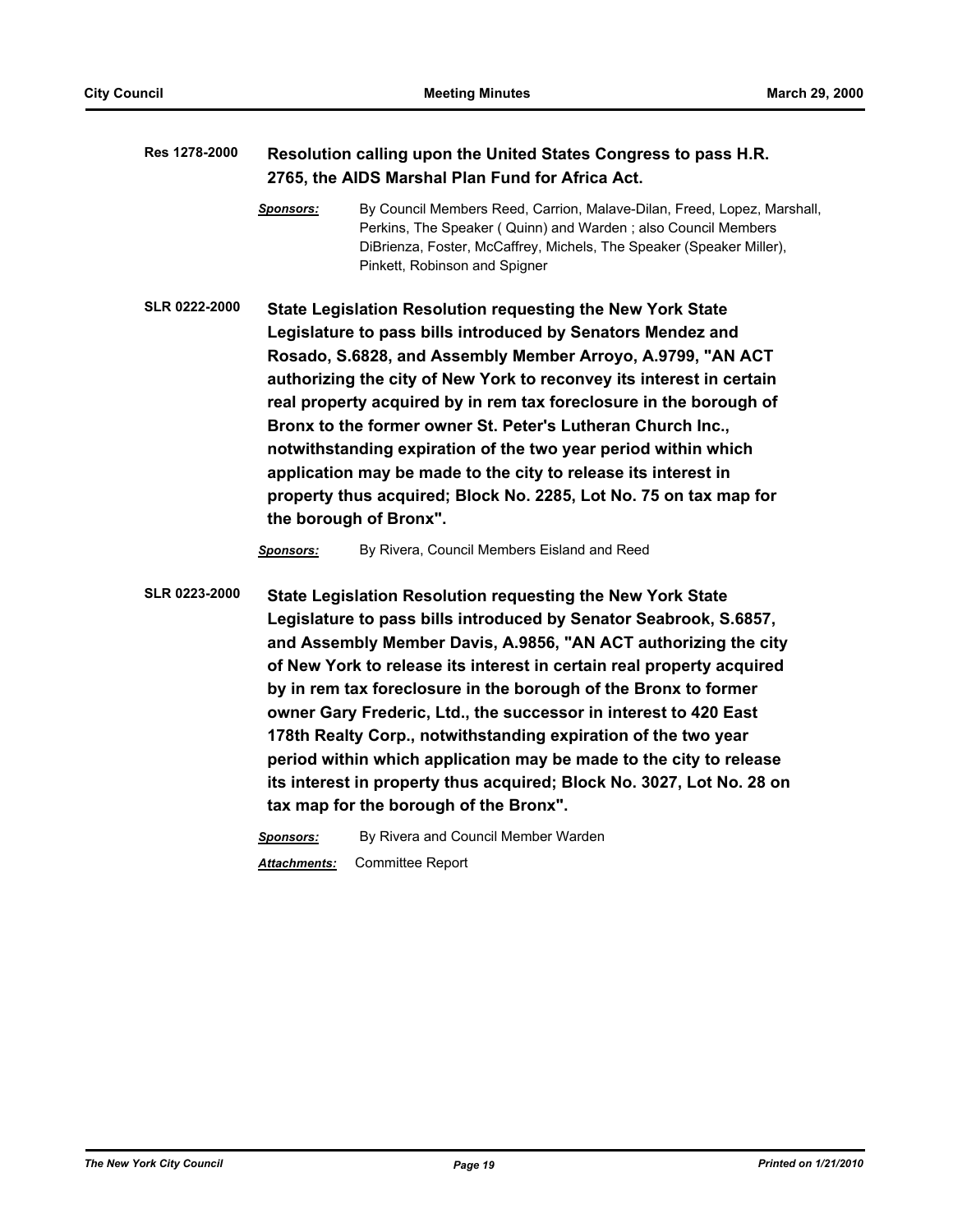- **SLR 0224-2000 State Legislation Resolution requesting the New York State Legislature to pass bills introduced by Senator Leibell, S.6543, and Assembly Member Vitaliano, et al, A.9531, "AN ACT to amend the retirement and social security law, in relation to benefit calculations for members of the New York city employees' retirement system and the New York city board of education retirement system who are subject to the provisions of article 11 of such law".**
	- *Sponsors:* By Rivera, Council Members O'Donovan, Carrion and McCaffrey ; also Council Members Lasher and Pinkett *Attachments:* Committee Report, Fiscal Impact Statement
- **SLR 0225-2000 State Legislation Resolution requesting the New York State Legislature to pass bills introduced by Senator Marchi, S.5630-A, and Committee on Rules, A.7941-A, "AN ACT to amend the administrative code of the city of New York, in relation to establishing a supplements fund for members of the New York city police pension fund".**

*Sponsors:* By Rivera, Council Members Carrion, Eisland, McCaffrey, Fiala, Golden and O'Donovan ; also Council Members Lasher and Pinkett

**SLR 0226-2000 State Legislation Resolution requesting the New York State Legislature to pass bills introduced by Senator Velella, S.6984, and Assembly Member Vitaliano, A.9880, "AN ACT to amend the retirement and social security law, in relation to ordinary death benefits for police officers and firefighters".**

> *Sponsors:* By Rivera, Council Members O'Donovan, Carrion, Eisland, McCaffrey, Fiala and Golden ; also Council Members Lasher, Pinkett and Provenzano

**SLR 0227-2000 State Legislation Resolution requesting the New York State Legislature to pass bills introduced by Senator Montgomery, S.6468, and Assembly Member Norman, A.9465, "AN ACT authorizing the city of New York to reconvey its interest in certain real property acquired by in rem tax foreclosure in the borough of Brooklyn to former owners, Richard Mayers, Barbara E. Mayers and Beverly Mayers, without public auction and notwithstanding expiration of the two year period within which application may be made to the city to release its interest in property thus acquired; Block No. 1249, Lot No. 23 on tax map for the borough of Brooklyn".**

*Sponsors:* By Council Member Robinson ; also Council Member Pinkett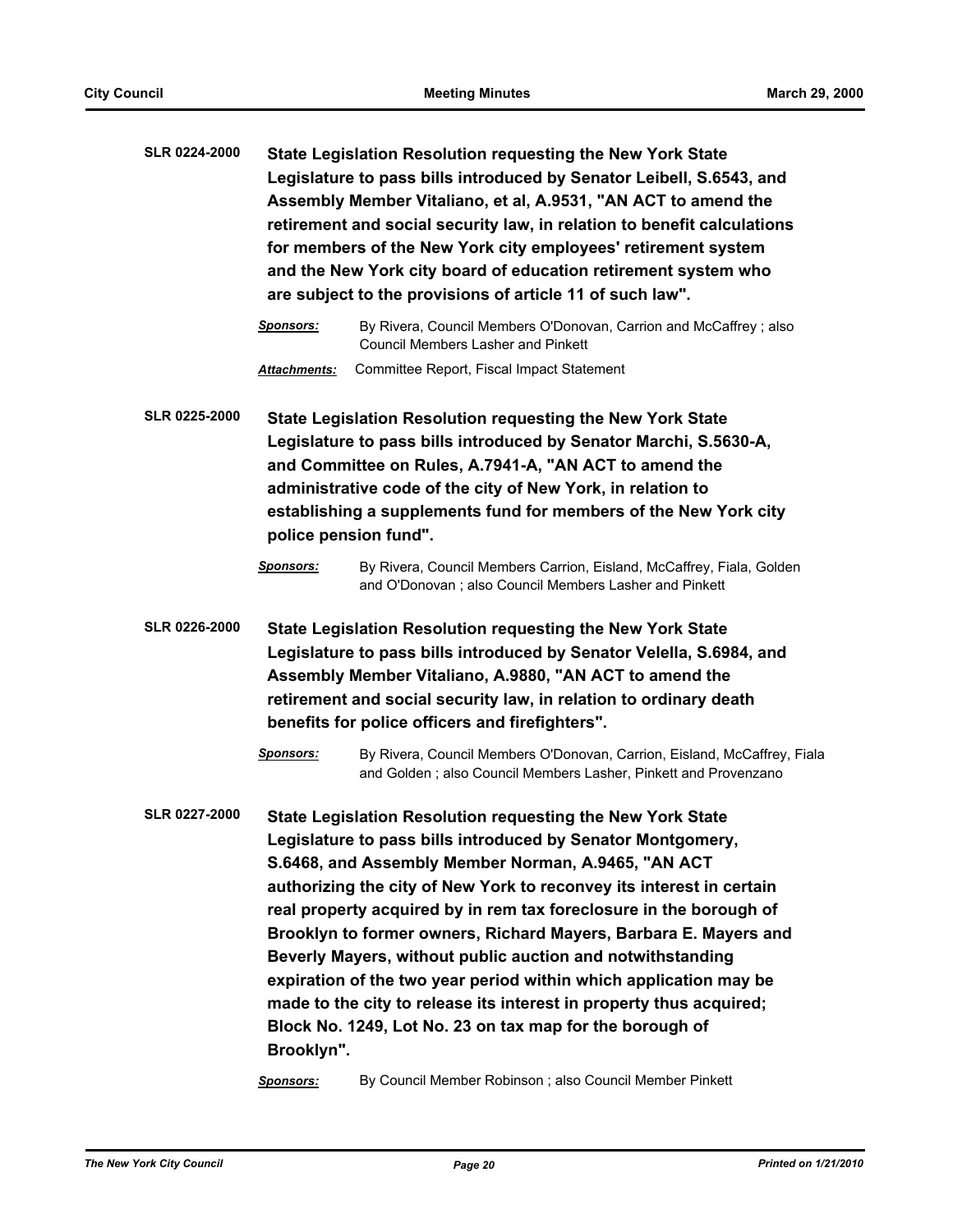| Res 1279-2000 | Resolution calling upon the appropriate committee of the Council<br>of the City of New York to conduct an oversight hearing regarding<br>the training of New York City police officers.                                                                                                                                                                                                                                                                                                                                       |                                                                                                                                                                                                                                                                                                                                                                                                                                                                                                                          |  |  |
|---------------|-------------------------------------------------------------------------------------------------------------------------------------------------------------------------------------------------------------------------------------------------------------------------------------------------------------------------------------------------------------------------------------------------------------------------------------------------------------------------------------------------------------------------------|--------------------------------------------------------------------------------------------------------------------------------------------------------------------------------------------------------------------------------------------------------------------------------------------------------------------------------------------------------------------------------------------------------------------------------------------------------------------------------------------------------------------------|--|--|
|               | <b>Sponsors:</b>                                                                                                                                                                                                                                                                                                                                                                                                                                                                                                              | By Council Members Warden, Boyland, Carrion, Malave-Dilan, Espada,<br>Freed, Marshall, Perkins, The Speaker (Quinn) and Reed; also Council<br>Members Eisland, Fisher, Michels and Pinkett                                                                                                                                                                                                                                                                                                                               |  |  |
| LU 0714-2000  | Uniform land use review procedure application no. C 990094 PPM<br>pursuant to §197-c and §197-d of the New York City Charter<br>concerning the disposition of seven (7) city-owned properties,<br>located in Community Board 11, Borough of Manhattan, in Council<br>District no. 8. This application is subject to review and action by<br>the Land Use Committee only if appealed to the Council pursuant<br>to §197-d(b)(2) of the Charter or called up by vote of the Council<br>pursuant to §197-d(b)(3) of the Charter. |                                                                                                                                                                                                                                                                                                                                                                                                                                                                                                                          |  |  |
|               | <b>Sponsors:</b>                                                                                                                                                                                                                                                                                                                                                                                                                                                                                                              | By Council Member Eisland                                                                                                                                                                                                                                                                                                                                                                                                                                                                                                |  |  |
| LU 0715-2000  |                                                                                                                                                                                                                                                                                                                                                                                                                                                                                                                               | Uniform land use review procedure application no. C 000157 PPQ<br>pursuant to §197-c and §197-d of the New York City Charter<br>concerning the disposition of two (2) city-owned properties,<br>located in Community Board 7, Borough of Queens, in Council<br>District no. 19. This application is subject to review and action by<br>the Land Use Committee only if appealed to the Council pursuant<br>to §197-d(b)(2) of the Charter or called up by vote of the Council<br>pursuant to §197-d(b)(3) of the Charter. |  |  |
|               | <b>Sponsors:</b>                                                                                                                                                                                                                                                                                                                                                                                                                                                                                                              | By Council Member Eisland                                                                                                                                                                                                                                                                                                                                                                                                                                                                                                |  |  |
| LU 0716-2000  | tax exemption.                                                                                                                                                                                                                                                                                                                                                                                                                                                                                                                | Application no. 20005328 HAK, an Urban Development Action Area<br>Project know as Saratoga Square IX, located in Community Board<br>3, Council District no. 41, Borough of Brooklyn. This matter is<br>subject to Council review and action pursuant to Article 16 of the<br>New York General Municipal Law, at the request of the New York<br><b>City Department of Housing Preservation and Development and</b><br>pursuant to §696 of the General Municipal Law for a real property                                   |  |  |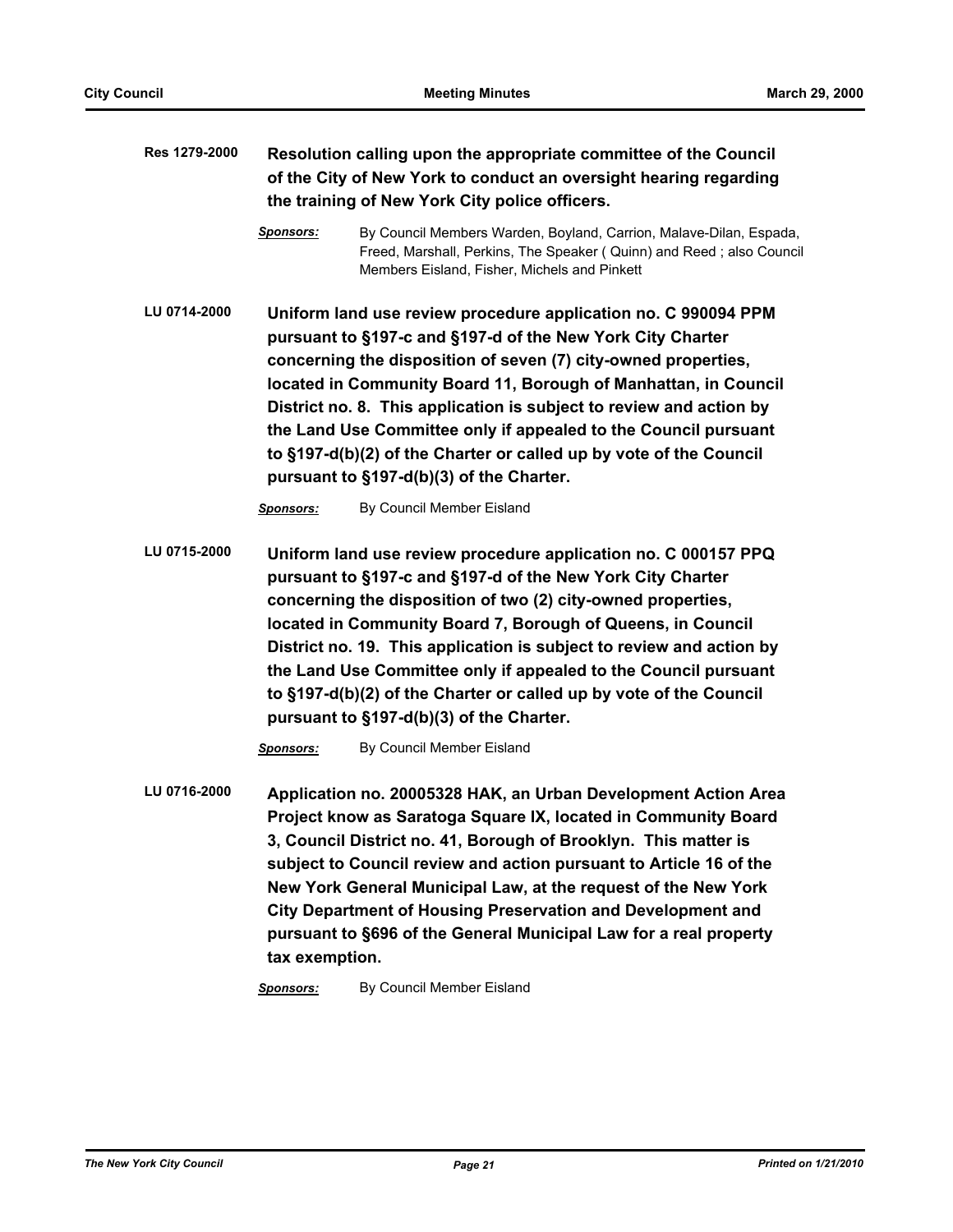**LU 0717-2000 Application no. 20005329 HAK, an Urban Development Action Area Project known as Bergen Street, located in Community Board 8, Council District no. 41, Borough of Brooklyn. This matter is subject to Council review and action pursuant to Article 16 of the New York General Municipal Law, at the request of the New York City Department of Housing Preservation and Development and pursuant to §696 of the General Municipal Law for a real property tax exemption.**

*Sponsors:* By Council Member Eisland

**LU 0718-2000 Application no. 20005330 HAX, an Urban Development Action Area Project Boston Road South, located in Community Boards 2 and 3, Council Districts no. 16, 17 and 18, Borough of the Bronx. This matter is subject to Council review and action pursuant to Article 16 of the New York General Municipal Law, at the request of the New York City Department of Housing Preservation and Development and pursuant to §696 of the General Municipal Law for a real property tax exemption.**

*Sponsors:* By Council Member Eisland

**LU 0719-2000 Application no. 20005331 HAK, an Urban Development Action Area Project, located at 563 Wilson Avenue, Council District no. 34, Borough of Brooklyn. This matter is subject to Council review and action pursuant to Article 16 of the New York General Municipal Law, at the request of the New York City Department of Housing Preservation and Development and pursuant to §696 of the General Municipal Law for a real property tax exemption.**

*Sponsors:* By Council Member Eisland

**LU 0720-2000 Application no. 20005332 HAK, an Urban Development Action Area Project, located at 683 Alabama Avenue, Council District no. 42, Borough of Brooklyn. This matter is subject to Council review and action pursuant to Article 16 of the New York General Municipal Law, at the request of the New York City Department of Housing Preservation and Development and pursuant to §696 of the General Municipal Law for a real property tax exemption.**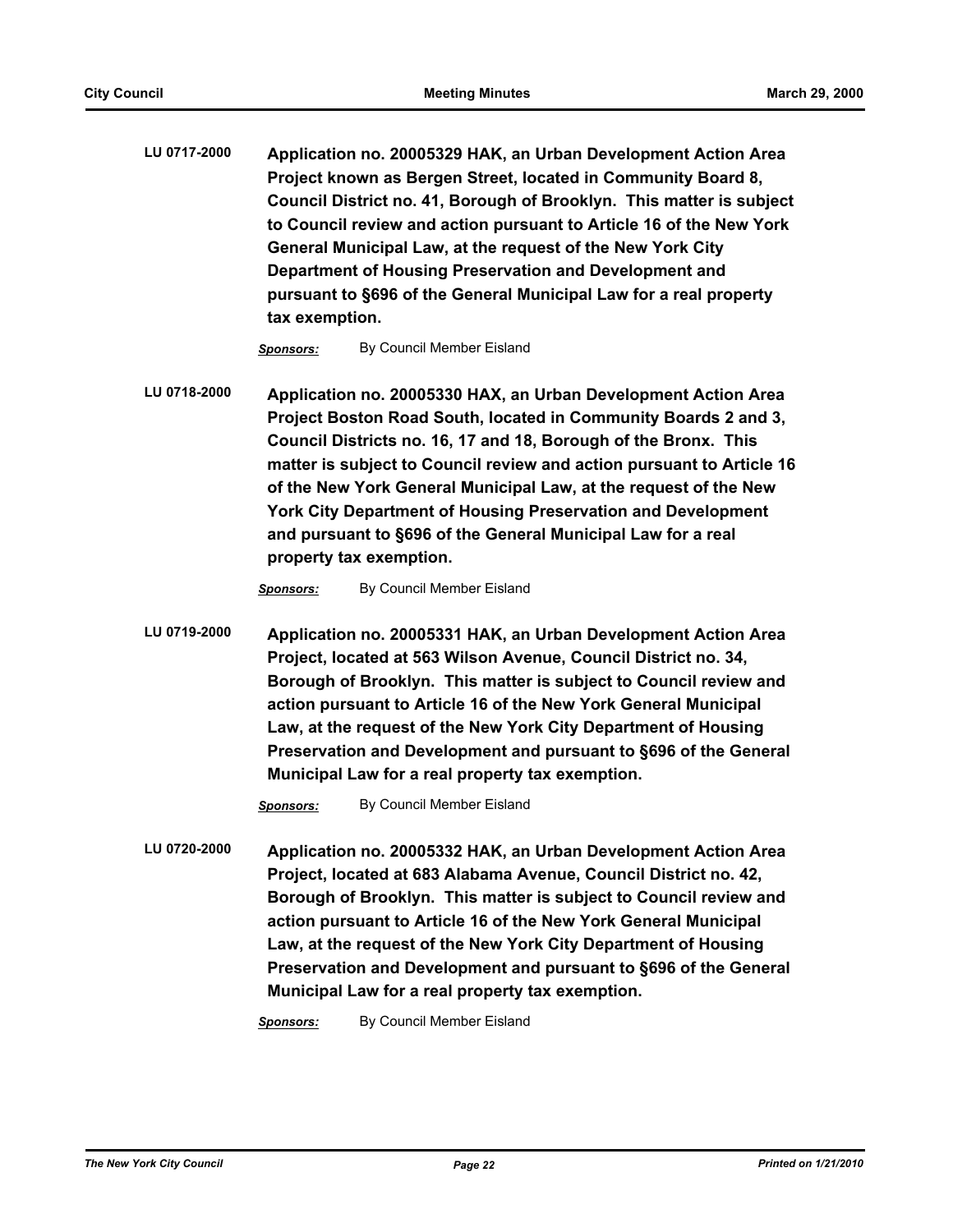**LU 0721-2000 Application no. 20005333 HAM, an Urban Development Action Area Project, located at 15 East 126th Street, Council District no. 9, Borough of Manhattan. This matter is subject to Council review and action pursuant to Article 16 of the New York General Municipal Law, at the request of the New York City Department of Housing Preservation and Development and pursuant to Section 577 of the Private Housing Finance Law for a partial tax exemption.**

*Sponsors:* By Council Member Eisland

**LU 0722-2000 Application no. 20005334 HAM, an Urban Development Action Area Project, located 2728 Broadway, Council District no. 8, Borough of Manhattan. This matter is subject to Council review and action pursuant to Article 16 of the New York General Municipal Law, at the request of the New York City Department of Housing Preservation and Development and pursuant to Section 577 of the Private Housing Finance Law for a partial tax exemption.**

*Sponsors:* By Council Member Eisland

**LU 0723-2000 Application no. 20005335 HAM, an Urban Development Action Area Project, located at 412-14 East 10th Street, Council District no. 3, Borough of Manhattan. This matter is subject to Council review and action pursuant to Article 16 of the New York General Municipal Law, at the request of the New York City Department of Housing Preservation and Development and pursuant to Section 577 of the Private Housing Finance Law for a partial tax exemption.**

*Sponsors:* By Council Member Eisland

**LU 0724-2000 Application no. 20005336 HAX, an Urban Development Action Area Project, located at 1111 Southern Boulevard, Council District no. 18, Borough of the Bronx. This matter is subject to Council review and action pursuant to Article 16 of the New York General Municipal Law, at the request of the New York City Department of Housing Preservation and Development and pursuant to Section 577 of the Private Housing Finance Law for a partial tax exemption.**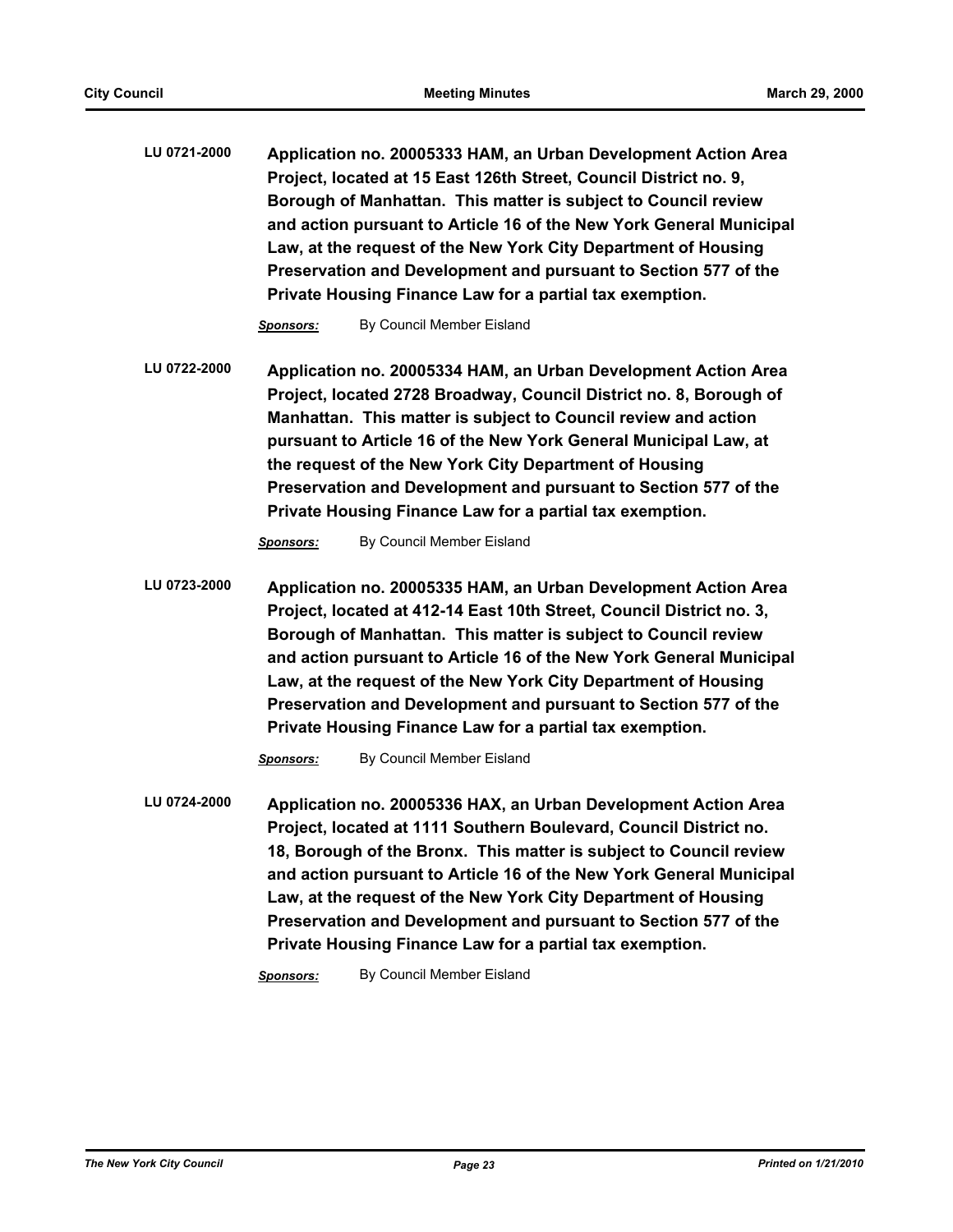**LU 0725-2000 Application no. 20005337 HAX, an Urban Development Action Area Project, located at 1300 Hoe Avenue and 1386 and 1439 Prospect Avenue, Council Districts no. 16 and 18, Borough of the Bronx. This matter is subject to Council review and action pursuant to Article 16 of the New York General Municipal Law, at the request of the New York City Department of Housing Preservation.**

*Sponsors:* By Council Member Eisland

**LU 0726-2000 Application no. 20005338 HAX, an Urban Development Action Area Project, located in Community Boards 6 and 7, Council Districts no. 11 and 15, Borough of the Bronx. This matter is subject to Council review and action pursuant to Article 16 of the New York General Municipal Law, at the request of the New York City Department of Housing Preservation and Development and pursuant to §696 of the General Municipal Law for a real property tax exemption.**

*Sponsors:* By Council Member Eisland

**LU 0727-2000 Application no. 20005339 HAX, an Urban Development Action Area Project, located in Community Board 3, Council District no. 16, Borough of the Bronx. This matter is subject to Council review and action pursuant to Article 16 of the New York General Municipal Law, at the request of the New York City Department of Housing Preservation and Development and pursuant to §696 of the General Municipal Law for a real property tax exemption.**

*Sponsors:* By Council Member Eisland

**LU 0728-2000 Application no. 20005340 HAQ, an Urban Development Action Area Project, located in Community Board 12, Council District no. 27, Borough of Queens. This matter is subject to Council review and action pursuant to Article 16 of the New York General Municipal Law, at the request of the New York City Department of Housing Preservation and Development and pursuant to Section 696 of the General Municipal Law for a real property tax exemption.**

*Sponsors:* By Council Members Eisland and Linares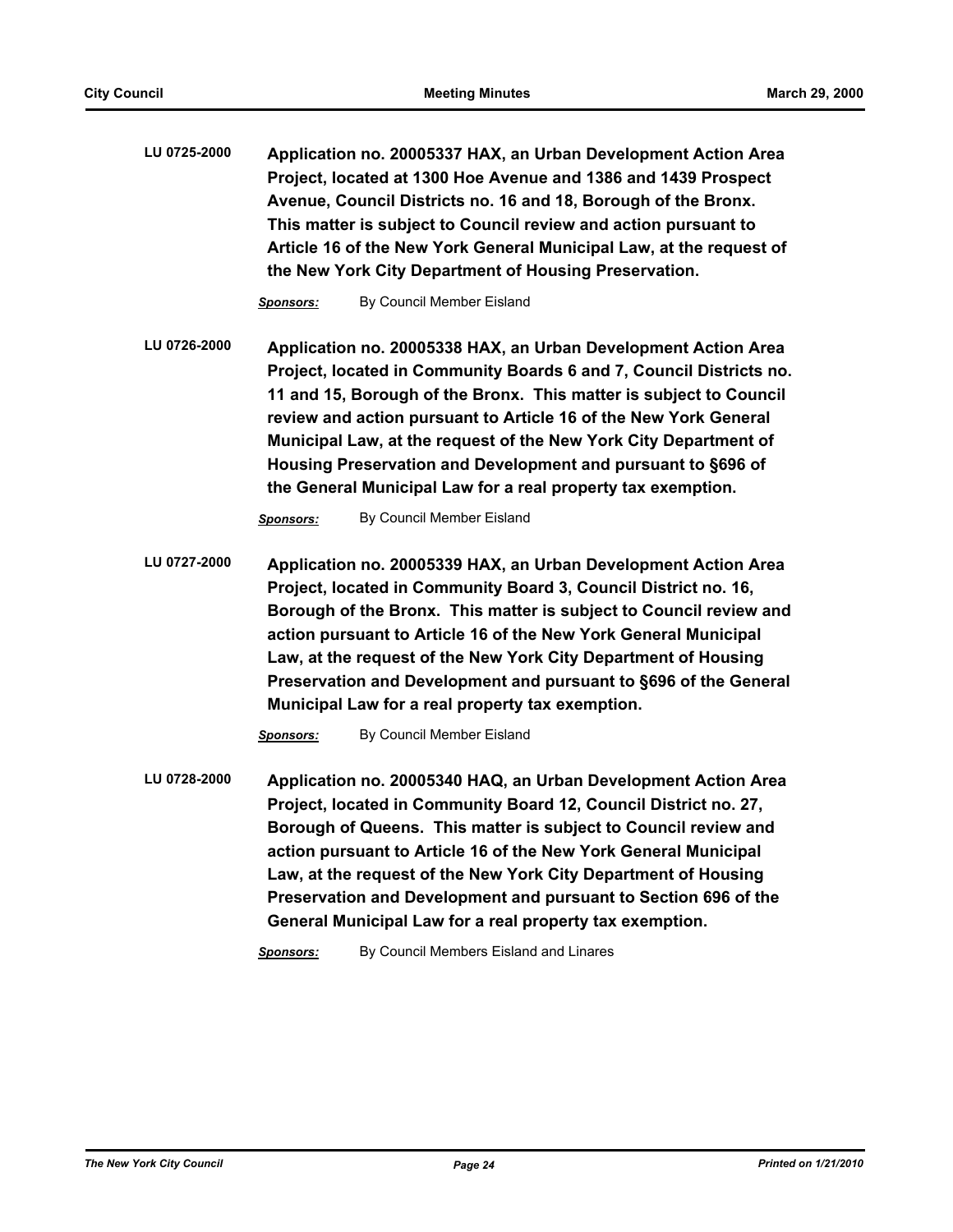**LU 0729-2000 Application no. 20005341 HAQ, an Urban Development Action Area Project, located at 172 Beach 97th Street, Council District no. 32, Borough of Queens. This matter is subject to Council review and action pursuant to Article 16 of the New York General Municipal Law, at the request of the New York City Department of Housing Preservation and Development and pursuant to §696 of the General Municipal Law for a real property tax exemption.**

*Sponsors:* By Council Member Eisland

**LU 0730-2000 Application no. 20005342 HAQ, an Urban Development Action Area Project, located at 108-53 153rd Street, Council District no. 28, Borough of Queens. This matter is subject to Council review and action pursuant to Article 16 of the New York General Municipal Law, at the request of the New York City Department of Housing Preservation and Development and pursuant to §696 of the General Municipal Law for a real property tax exemption.**

*Sponsors:* By Council Member Eisland

**LU 0731-2000 Application no. 20005343 HAQ, an Urban Development Action Area Project, located in Community Board 3, Council District no. 21, Borough of Queens. This matter is subject to Council review and action pursuant to Article 16 of the New York General Municipal Law, at the request of the New York City Department of Housing Preservation and Development and pursuant to §696 of the General Municipal Law for a real property tax exemption.**

*Sponsors:* By Council Member Eisland

**LU 0732-2000 Uniform land use review procedure application no. 20000101 ZSM, pursuant to §197-c and §197-d of the Charter of the City of New York concerning a special permit under the Zoning Resolution in the Borough of Manhattan, Council District no. 8 to permit the enlargement of an existing 694 bed-nursing homefacility. This application is subject to review and action by the Land Use Committee only if appealed to the Council pursuant to §197-d(b)(2) of the Charter or called-up by vote of the Council pursuant to §197-d(b)(3) of the Charter.**